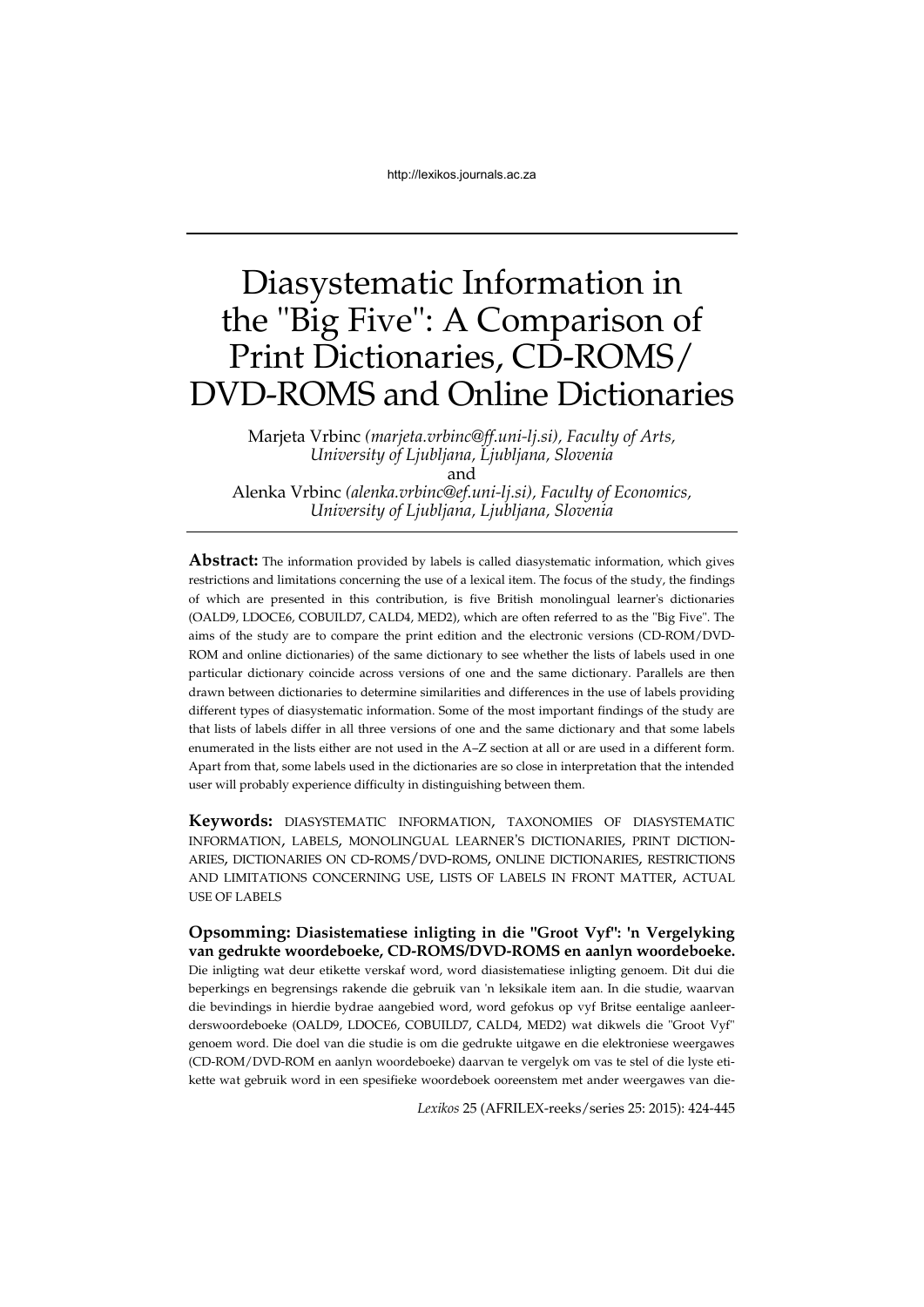selfde woordeboek. Parallelle word dan tussen woordeboeke getrek om ooreenkomste en verskille te bepaal in die gebruik van etikette wat verskillende soorte diasistematiese inligting verskaf. Van die belangrikste bevindings van die studie is dat lyste etikette in al drie weergawes van dieselfde woordeboek verskil en dat sommige etikette wat in die lyste genoem word, glad nie in die A–Zafdeling gebruik word nie of in 'n ander vorm gebruik word. Afgesien hiervan, kan sommige etikette wat in die woordeboeke gebruik word, so eenders geïnterpreteer word dat die gebruiker vir wie die woordeboek bedoel is, waarskynlik probleme sal ervaar om tussen die etikette te onderskei.

**Sleutelwoorde:** DIASISTEMATIESE INLIGTING, TAKSONOMIEË VAN DIASISTEMA-TIESE INLIGTING, ETIKETTE, EENTALIGE AANLEERDERSWOORDEBOEKE, GEDRUKTE WOORDEBOEKE, WOORDEBOEKE OP CD-ROM/DVD-ROM, AANLYN WOORDEBOEKE, BEPERKINGS EN BEGRENSINGS RAKENDE GEBRUIK, LYSTE ETIKETTE IN DIE VOORWERK, WERKLIKE GEBRUIK VAN ETIKETTE

## **1. Introduction**

As one of the information categories in the dictionary entry, labels have been present in dictionaries for a very long time. The information provided by labels is called diasystematic information, which gives restrictions and limitations concerning the use of a lexical item. A comparison of different dictionaries reveals certain similarities and differences in the inclusion and treatment of diasystematic information that will be addressed in more detail in this contribution. Since labels give information on the connotative value of lexical items, they are of particular importance to non-native speakers of a language; thus, the focus of the study is five British monolingual learner's dictionaries (MLDs), i.e., *Oxford Advanced Learner's Dictionary of Current English* (OALD9), *Longman Dictionary of Contemporary English* (LDOCE6), *Collins COBUILD Advanced Dictionary of English* (COBUILD7), *Cambridge Advanced Learner's Dictionary* (CALD4) and *Macmillan English Dictionary for Advanced Learners* (MED2), which are often referred to as the "Big Five". All these dictionaries are either accompanied by a CD-ROM or DVD-ROM or they have an online version (free access and/or access by a unique PIN code). This study examines whether a user of different versions of one and the same dictionary gets the same information as regards the meaning and the use of labels, or whether one version provides information, whereas the other one lacks it. Before taking a closer look at the labels used in the "Big Five", it is necessary to outline the theoretical background to diasystematic information provided in the form of labels.

# **1.1 Taxonomies of diasystematic information**

The existing literature offers various taxonomies of diasystematic information proposed by different researchers. Mostly, they vary in degree of complexity, but there is also a great deal of overlapping. Jackson (2002: 109-115), for instance, enumerates seven types of usage labels, i.e., dialect; formality; status;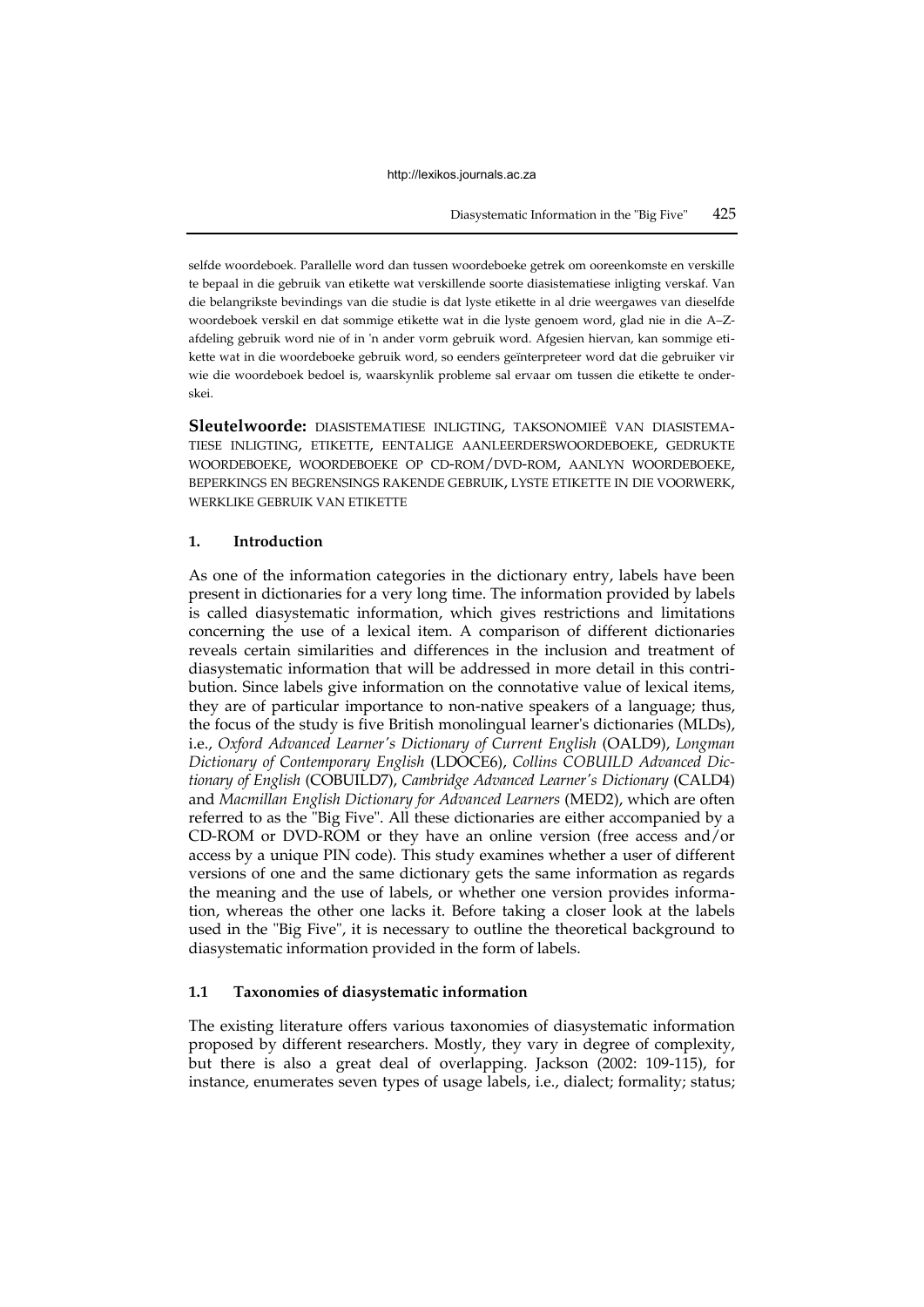effect; history; topic or field and disputed usage. Landau (2001: 217-272), however, classifies eight common kinds of usage information, i.e., currency or temporality; regional or geographic variation; technical or specialized terminology; restricted or taboo sexual and scatological usage; insult; slang; style, functional variety, or register and status or cultural level. Atkins and Rundell (2008: 182- 186) distinguish nine types of linguistic labels: domains; region; dialect; register; style; time; slang and jargon; attitude and offensive terms. The most detailed classification can be found in Hausmann (1989: 651), who identifies as many as eleven types of labels. His classification was also adopted by various other scholars such as Bergenholtz and Tarp (1995: 131-134) and Svensén (2009: 326-332) and is also taken as a theoretical background in our research. Below, the classification proposed by Hausmann (1989: 651) is presented, and parallels with other classifications enumerated above are drawn:

- 1. diachronic information: this associates a word or one of its senses with a particular period in the history of language. This dimension includes a range of labels that can be arranged chronologically from archaic, via obsolete to contemporary words or senses and neologisms. The most common temporal labels found in contemporary dictionaries are *old-fashioned, obsolete, archaic, old use* or *dated*. This group is referred to as history by Jackson (2002), currency or temporality by Landau (2001) and as time by Atkins and Rundell (2008).
- 2. diatopic information: this associates a word or one of its senses with a particular regional dialect or national variety. Most British dictionaries nowadays include words or senses typically used in different varieties of English. Sometimes regional areas within a country are specified; thus, *regional* or *dialect* is used as a label. Jackson (2002) refers to this group as dialect, but says that "dialect labels refer to geographical restrictions, and we can take this to include both national varieties and regional dialects within a national variety" (ibid: 110). Landau (2001) calls diatopic information regional or geographic variation, while Atkins and Rundell (2008) divide it into two separate groups: region and dialect.
- 3. diaintegrative information: this associates a word or one of its senses with the dimension of integration into the native stock of words of a language. Monolingual dictionaries usually provide information on the language of origin, mostly for words that have retained their original form (e.g., from *Latin,* from *French,* from *Italian*). Interestingly, diaintegrative information is not included in any of the other classifications and can also be regarded as belonging to etymology as a different information category.
- 4. diamedial information: this associates a word or one of its senses with a particular medium of communication. The most common labels are *written* and *spoken*. Apart from Hausmann, Landau (2001) is the only scholar who includes diamedial information in his classification of diasystematic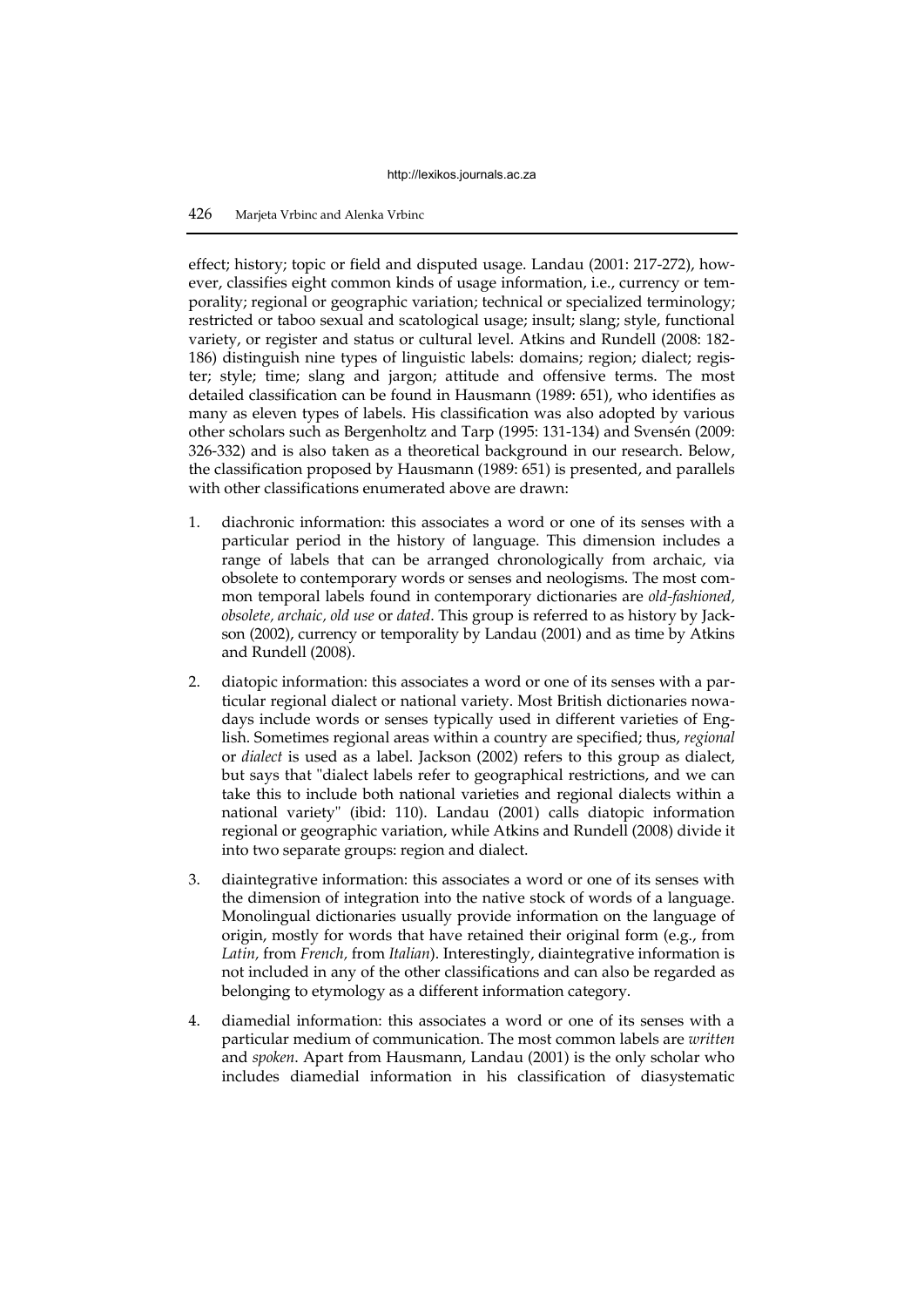information and refers to it as style, functional variety, or register.

- 5. diastratic information: this associates a word or one of its senses with a particular social group, consequently referring to sociolects, such as slang and different kinds of jargon. The most common labels are *slang, vulgar*  and *taboo*. Diastratic information is included in all the taxonomies: Jackson (2002) calls it status, Landau (2001) divides it into two groups, i.e., restricted or taboo and scatological usage and slang, and Atkins and Rundell (2008) also have two groups for diastratic information, i.e., slang and jargon and offensive terms.
- 6. diaphasic information: this associates a word or one of its senses with a particular register of a language, the most common labels being *formal* and *informal*. Diaphasic information is also included in all the taxonomies: Jackson (2002) calls it formality, Landau (2001) refers to it as style, functional variety, or register, and Atkins and Rundell (2008) call it register.
- 7. diatextual information: this associates a word or one of its senses with a particular discourse type or genre. The most common labels are *poetic* and *literary*. Diatextual information is disregarded by Jackson (2002) but is referred to as style, functional level, or register by Landau (2001) and as style by Atkins and Rundell (2008).
- 8. diatechnical information: this associates a word or one of its senses with a particular subject field. In monolingual dictionaries, subject-field labels, field labels or domain labels indicate that a certain word or one of its senses belongs to technical or scientific vocabulary. The large number of sublanguages typical of different subject fields present a problem even for educated native speakers, since each subject field has its own vocabulary. Consequently, some dictionaries, especially learner's dictionaries, often use the general label *technical/specialized/specialist* instead of giving detailed information on specific subject fields. Diatechnical information is included in all classifications: Jackson (2002) calls it topic or field, Landau (2001) technical or specialized terminology and Atkins and Rundell (2008) refer to it as domains.
- 9. diafrequent information: this associates a word or one of its senses with a particular frequency of occurrence. Labels used to indicate frequency are *less frequent* and *rare*. It should be stressed that dictionaries label only less frequent items, which means that unmarked items are more common. Hausmann's classification is the only classification that includes diafrequent information — all other scholars disregard it altogether.
- 10. diaevaluative information: this associates a word or one of its senses with a particular attitude or evaluation or the speaker's mood. Labels used to denote diaevaluative information are *appreciative, derogatory, offensive, humorous, ironic* and *euphemistic*. Diaevaluative information is one of the categories included in all classifications studied: Jackson (2002) calls it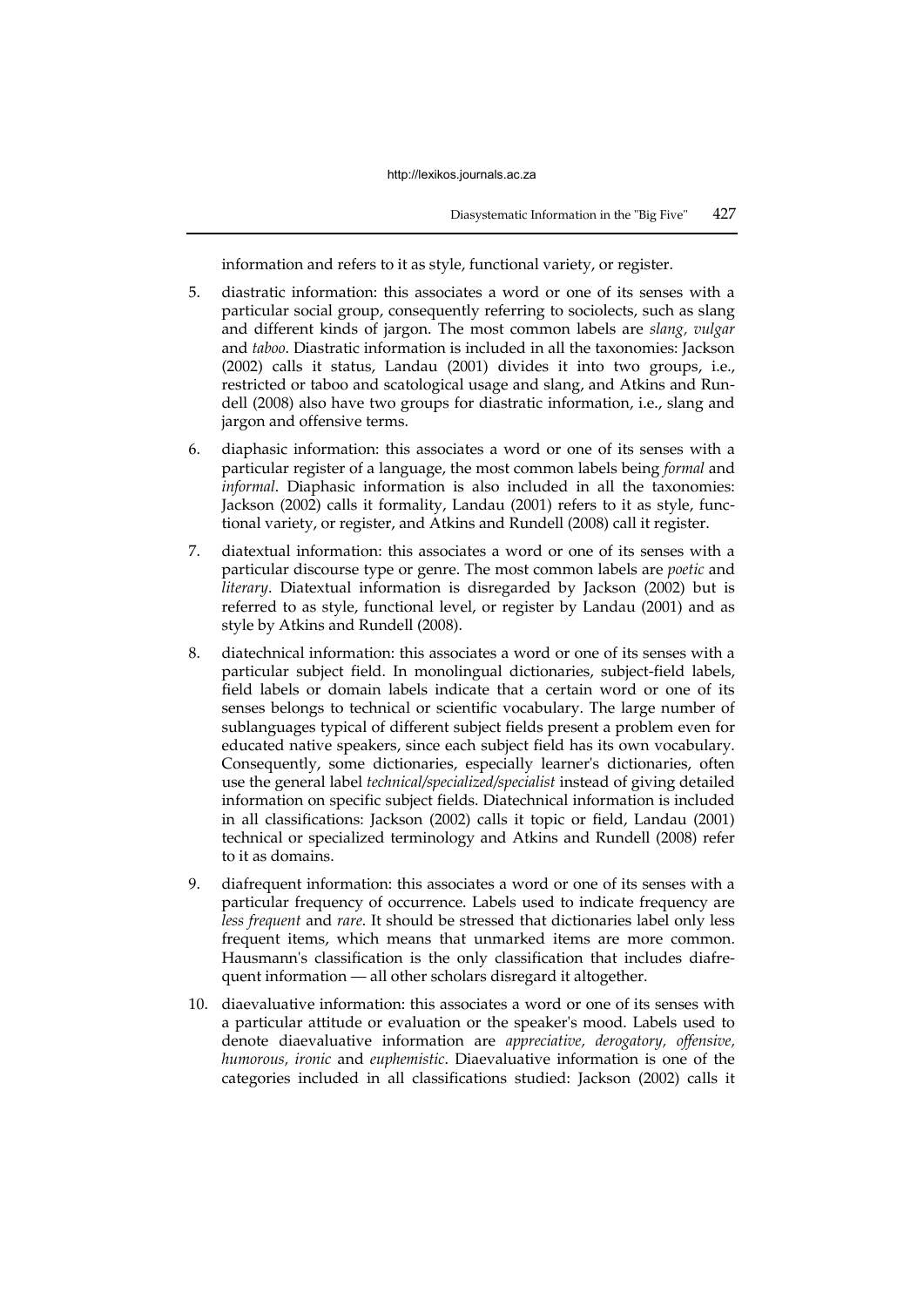effect, Atkins and Rundell (2008) attitude, while Landau (2001) divides it into two groups depending on the value a particular label expresses. Labels denoting positive connotation (*approving, humorous*) belong to style, functional variety, or register, while those expressing negative connotation (*offensive, derogatory, disapproving*) belong to the group referred to as insult.

11. dianormative information: this associates a word or one of its senses with a certain degree of deviation from a cultural standard. Labels expressing dianormative information are *non-standard, substandard* and *disputed.* In other words, the acceptability of items marked with one of these labels is questionable as regards linguistic correctness. Disputed usage is the term used by Jackson (2002) to describe dianormative information, while Landau (2001) refers to it as status or cultural level. Atkins and Rundell do not include this group in the classification of diasystematic information.

| Hausmann (1989) | Jackson (2002) | <b>Landau</b> (2001)                                            | Atkins & Rundell<br>(2008)                |
|-----------------|----------------|-----------------------------------------------------------------|-------------------------------------------|
| diachronic      | history        | currency or tem-<br>porality                                    | time                                      |
| diatopic        | dialect        | regional or geo-<br>graphic variation                           | - region;<br>dialect                      |
| diaintegrative  | Τ              |                                                                 |                                           |
| diamedial       |                | style, functional<br>variety, or register                       |                                           |
| diastratic      | status         | - restricted or<br>taboo and<br>scatological<br>usage;<br>slang | slang and jar-<br>gon;<br>offensive terms |
| diaphasic       | formality      | style, functional<br>variety, or register                       | register                                  |
| diatextual      |                | style, functional<br>variety, or register                       | style                                     |
| diatechnical    | topic or field | technical or spe-<br>cialized terminol-<br>ogy                  | domains                                   |
| diafrequent     |                |                                                                 |                                           |
| diaevaluative   | effect         | - insult;                                                       | attitude                                  |

Table 1 below summarizes these four classifications.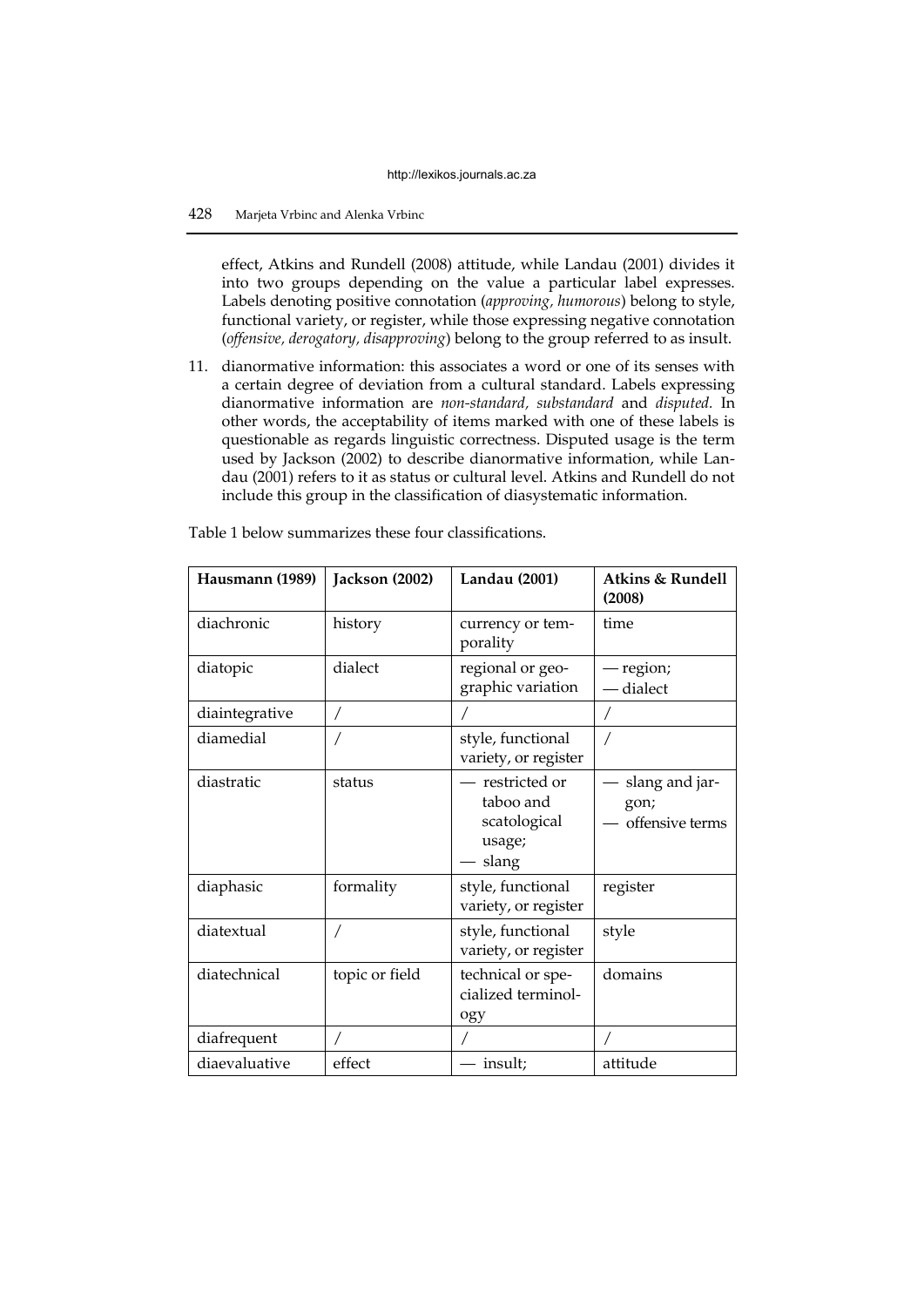#### Diasystematic Information in the "Big Five" 429

|              |                | - style, func-<br>tional variety,<br>or register |  |
|--------------|----------------|--------------------------------------------------|--|
| dianormative | disputed usage | status or cultural<br>level                      |  |

Table 1: Summary of classifications.

The label *figurative* is used as a label in many dictionaries, but it does not fit any of the above-mentioned categories of labels, since it refers to the meaning extension of a lexical item rather than expressing any restriction on usage. In the process of figurative extension, it is possible for a word to acquire semantic features that might not have been present in the original meaning (Atkins and Rundell 2008: 289). This label typically marks examples illustrating the use of the lemma or one of its senses and can thus be said to denote secondary senses that have the status of conventional metaphors (Hanks 2006: 28). That is why it must be treated separately as a label expressing certain shades of semantic meaning as well as a certain degree of stylistic level.

The label *trademark* is also used quite frequently. According to Landau (2001: 218), this label provides diatechnical information, which he calls technical or specialized terminology, but such a classification of this label can be disputed, since it expresses the origin of the lexical item without any connection whatsoever with technical or specialized terminology, for example, Kleenex, Levi's, Lycra, Polaroid, Rolex, Sellotape, Skype, Tupperware, Teflon, Thermos, etc. On the other hand, lexical items marked as trademarks can also belong to terminology typical of a specific subject field, for example, AZT or Prozac (medical or pharmaceutical terms). In such cases, the user would profit from getting the information concerning the subject field rather than getting the information on the origin of the lexical item.

Against this theoretical background, the aims of this study are: (1) to present a more detailed view of current practices employed in the British monolingual learner's dictionaries under investigation, in which labels of various kinds are abundantly provided; (2) to compare the print edition and the electronic versions (CD-ROM/DVD-ROM and online dictionaries) of the same dictionary to see whether the lists of labels used in one particular dictionary coincide across versions of one and the same dictionary; (3) to draw parallels between dictionaries to determine similarities and differences in the use of labels providing different types of diasystematic information.

#### **2. Labels in print, CD-ROM/DVD-ROM and online versions of the "Big Five"**

#### **2.1 Labels in OALD9**

In the print edition of OALD9, the labels are listed on the inside front cover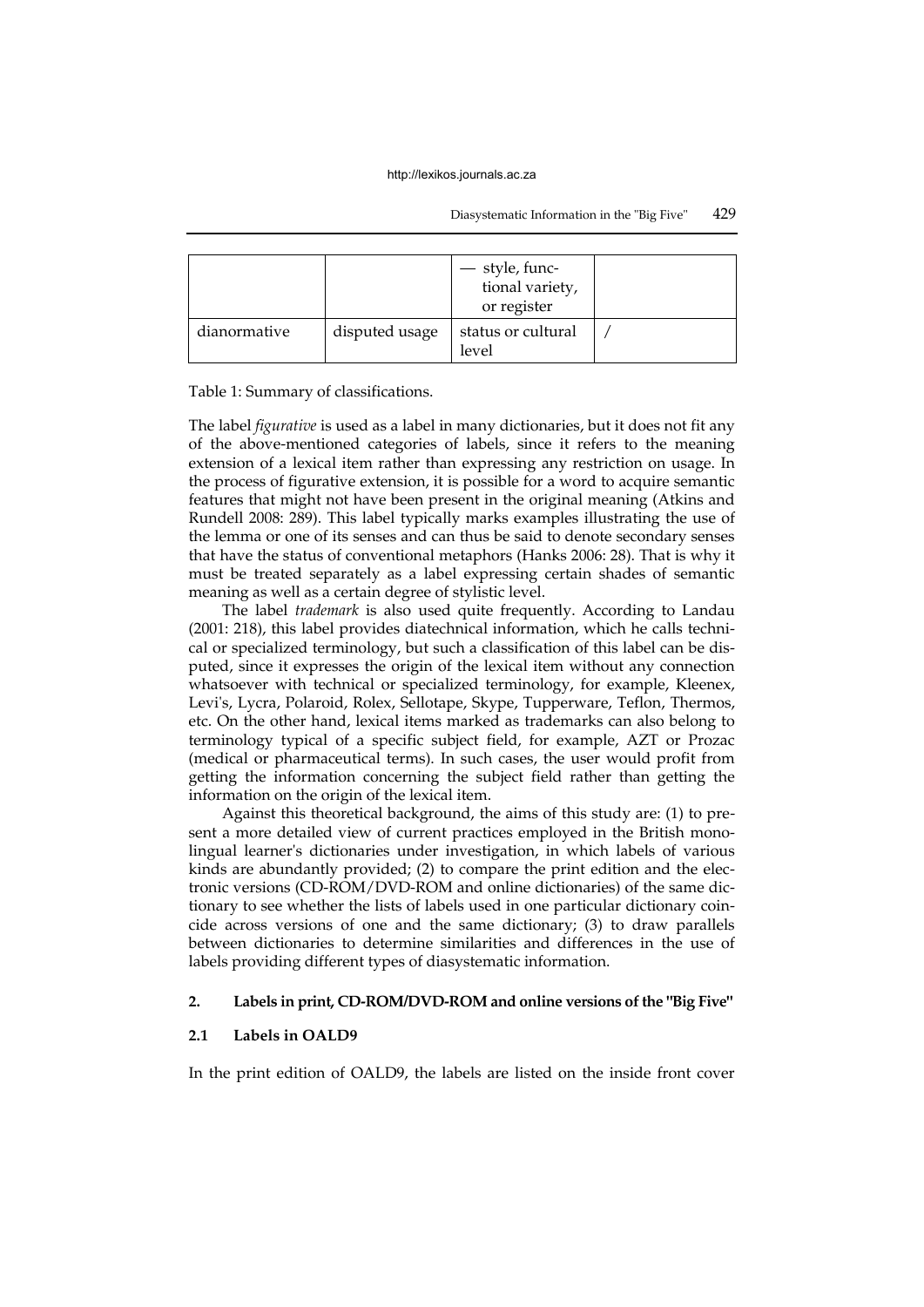under the title "Labels used in the dictionary". They can be found in two columns: the first one contains twelve labels "used with words that express a particular attitude or are appropriate in a particular situation" (OALD9: inside front cover), i.e., *approving, disapproving*, *figurative, formal, humorous, informal, ironic, literary, offensive, slang, specialist* and *taboo*, whereas the second one includes five labels that "show other restrictions on the use of words" (ibid), i.e., *dialect, old-fashioned, old use, saying* and *TM*. A closer look at the first twelve labels reveals that they belong to different classes of diasystematic information. The labels *approving, disapproving*, *humorous, ironic* and *offensive* express diaevaluative information; *formal* and *informal* provide diaphasic information; *literary*, diatextual information; *slang* and *taboo*, diastratic information and *specialist*  expresses diatechnical information, whereas *figurative* belongs to none of the categories mentioned in Section 1.1. The labels enumerated in the OALD9's second column again provide different types of diasystematic information: the labels *old-fashioned* and *old use* express diachronic information and *dialect*, diatopic information, whereas *saying* expresses the type of lexical item rather than its connotative value; it is thus not taken into account in any of the taxonomies discussed in Section 1.1. The last label listed in the second column is *TM*, which gives information on the origin of the lexical item (cf. also Section 1.1). Apart from that, fifteen labels expressing diatopic information are listed under "Abbreviations used in the dictionary": *AustralE, BrE, CanE, EAfrE, IndE, IrishE, NAmE, NEngE, NZE, SAfrE, ScotE, SEAsianE, US, WAfrE, WelshE*. As has been mentioned, the label *dialect*, which also belongs to the group of labels providing diatopic information, is, however, listed under "Labels used in the dictionary" and not under "Abbreviations used in the dictionary".

Contrary to the CD-ROM of the previous, i.e., the 8th edition, the DVD of the 9th edition does not contain the Advanced Search option, which makes it impossible to compare the list of labels on the DVD with those given in the print and online editions. Among the labels expressing diatechnical information, the print dictionary lists only one very general label, i.e., *specialist*. The label *specialist* has been introduced into the 9th edition, while the label *technical*  was used in previous editions. The list of labels in the online edition, however, still includes *technical* instead of *specialist*, although the label *specialist* is used in the A–Z section, an error that should be corrected in the online edition. A closer observation of the A–Z section, however, shows that besides the very general label *specialist*, numerous other subject-field labels are abundantly provided, though not listed in the front matter. For instance:

antilogarithm — *mathematics* polygon — *geometry* antimatter — *physics* melanoma — *medical* anus — *anatomy* antivirus — *computing* meltdown, sense 2 — *economics*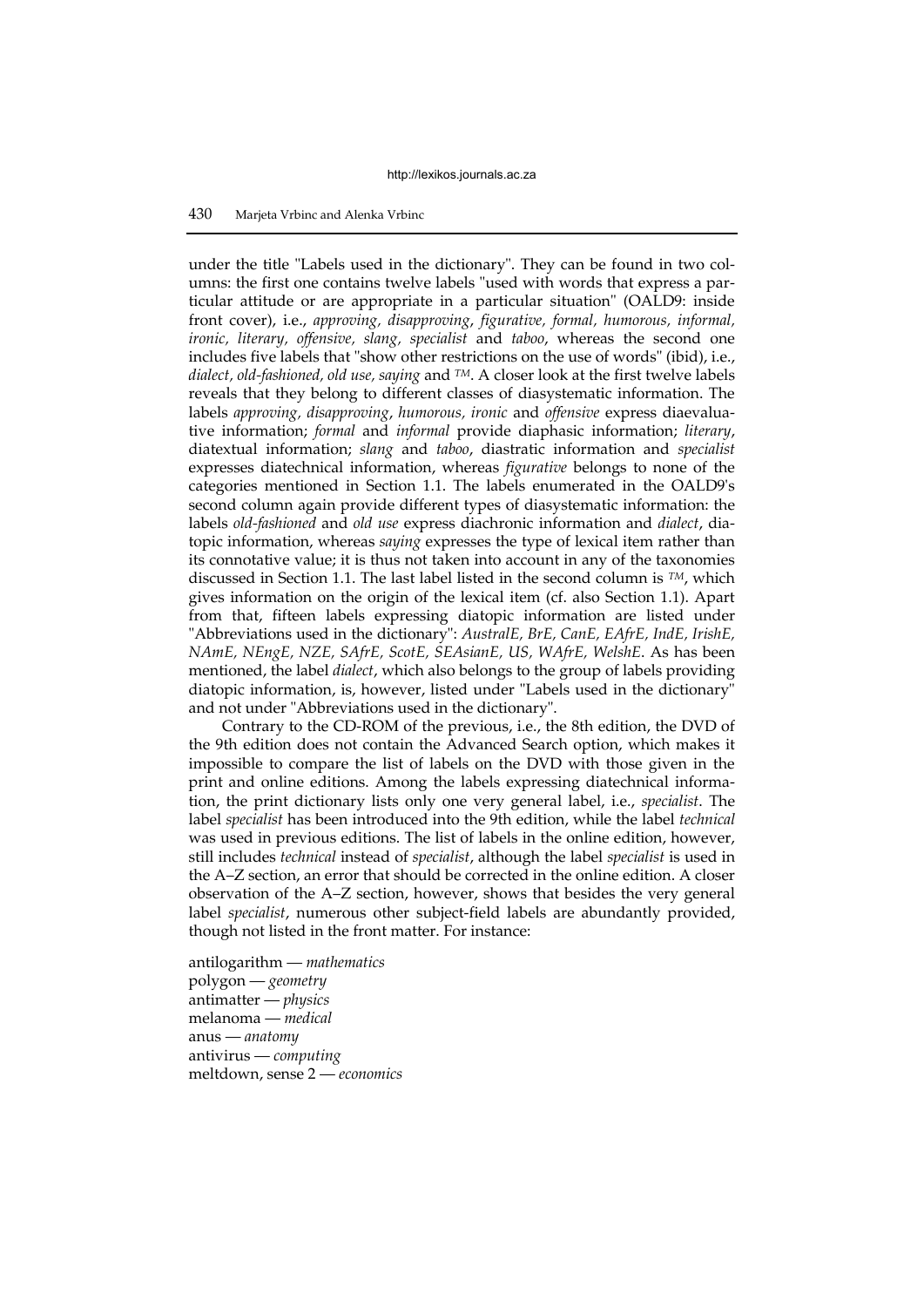niche, sense 2 — *business* polymer — *chemistry* polyphony — *music* polysemous — *linguistics* magnitude, sense 2 — *astronomy* magnitude, sense 3 — *geology* chromosome — *biology* fiduciary — *law*

It has to be stressed that the online version "Oxford Learner's Dictionaries" is the only online dictionary among the dictionaries studied that includes information on the labels. This can be accessed via a tab entitled "About", where the "Guide to Symbols and Labels" section can be selected and the section "Labels used in Oxford Learner's Dictionaries" provides information on the labels. Interestingly, the lists of labels as well as explanations of each individual label are identical and the examples illustrating each label are almost identical in the print dictionary and in the online dictionary. The online dictionary, however, does not include the section Abbreviations, which can be found on the inside front cover of the print dictionary, which means that this information is completely lacking in this version of OALD. Although these labels are not provided in the "Guide to Symbols and Labels", they are used in the online dictionary in exactly the same way as in the print dictionary.

## **2.2 Labels in LDOCE6**

Similar to OALD9, LDOCE6 also lists labels on the very first page of the dictionary. Here, the labels are subdivided into three categories: Words which are used only or mainly in one region or country (*BrE, AmE, AusE*), Words which are used in a particular situation, or show a particular attitude (*approving, disapproving, formal, informal, humorous*) and Words which are used in a particular context or type of language (*biblical, law, literary, medical, not polite, old-fashioned, old use, spoken, taboo, technical, trademark, written*). The first category of labels is homogeneous, since all the labels express diatopic information; this cannot be claimed for the second and third categories. The second category includes labels providing diaphasic (*formal, informal*) and diaevaluative information (*approving, disapproving, humorous*). The third category is the most heterogeneous one, since the labels *law, medical* and *technical* provide diatechnical information; *literary* and *biblical*, diatextual information; *not polite*, diaevaluative information; *old-fashioned* and *old use*, diachronic information; *spoken* and *written,* diamedial information; and *taboo*, diastratic information. For the classification of *trademark*, see Section 1.1.

The total number of labels included in LDOCE6 is twenty, which makes it the dictionary with the fewest labels among all the five dictionaries under consideration. Among the labels expressing diatechnical information, the generic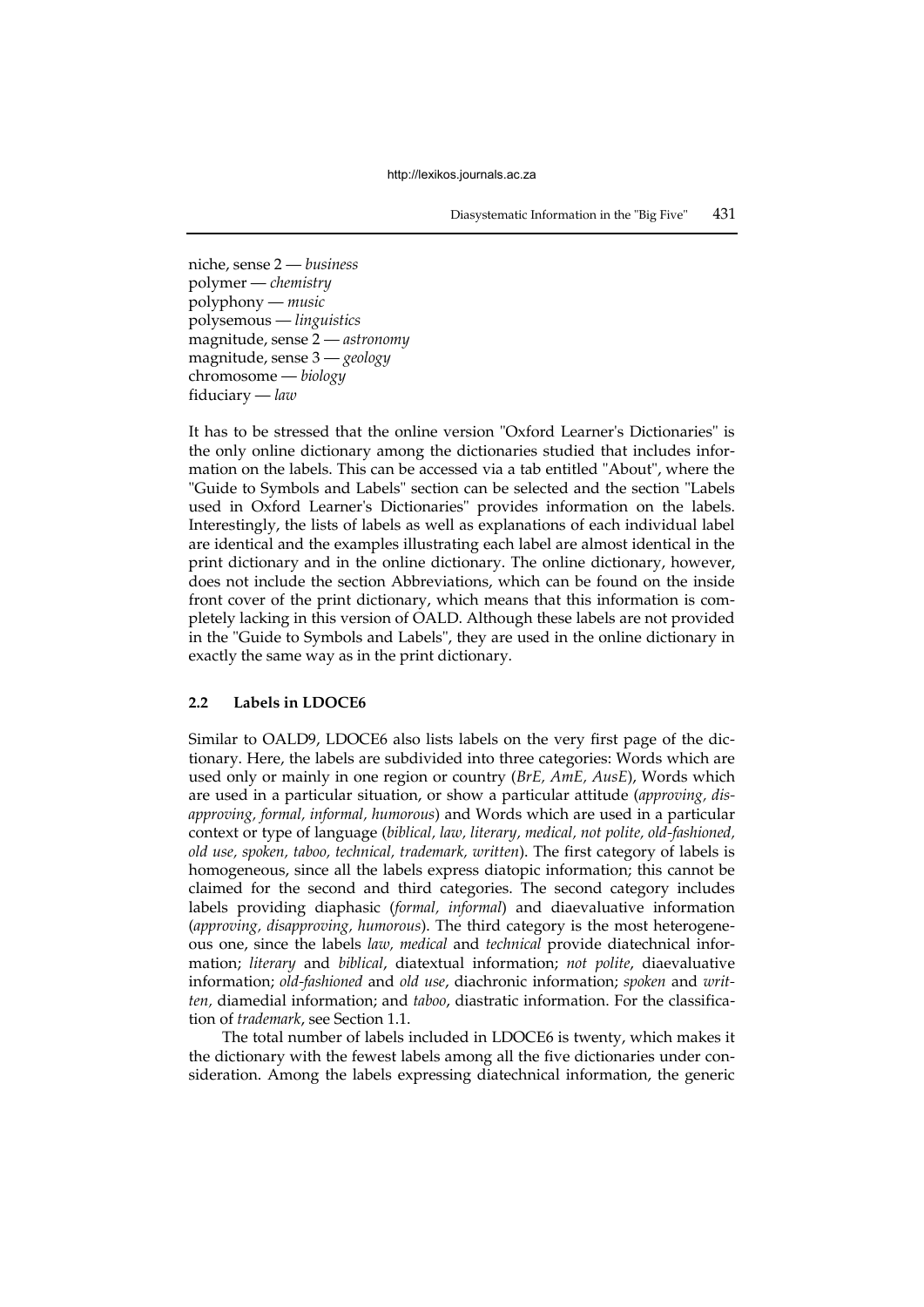label *technical* and two more specific labels, i.e., *law* and *medical*, are used. In the online version offered by the access code, on the other hand, all labels are listed in the Advanced Search option under Register. The labels that are listed in the print dictionary under "Words which are used in a particular situation, or show a particular attitude" and "Words which are used in a particular context or type of language" coincide with the labels under Register in the online version except for the labels *approving* and *disapproving*, the labels which were added in the print edition of LDOCE6 but were not included in the previous (i.e., the 5th) edition. The labels expressing diatopic information provided in the print edition under "Words which are used only or mainly in one region or country" cannot be found among the labels in the online version, which does not, however, imply that they are not used in this version. On the contrary, they are used in the same way as in the print dictionary. The free online dictionary seems promising at first sight, since it offers the tab "How to use the LONGMAN DIC-TIONARY OF CONTEMPORARY ENGLISH ONLINE". Here, the user would most certainly expect to find instructions as to the use of all features found in the dictionary, including labels. Disappointingly, the labels cannot be found, nor are they explained, but they are used in the dictionary in the same way as in the print dictionary and in the online version offered by the access code.

# **2.3 Labels in COBUILD7**

The first thing one notices when searching for metalinguistic information in COBUILD7 is that the online dictionary accessed by a unique code provides no information on diasystematic information or any other kind of metalinguistic information. The consequence is that no comparison can be made, but at the same time, it can be claimed with a high degree of certainty that labelling is done in much the same way in both versions of the COBUILD dictionary. The labelling described in this contribution is therefore based on the print edition.

If compared to the other four MLDs, COBUILD7 is clearly the only dictionary with quite extensive front matter. In the other four dictionaries, front matter is reduced to a list of labels and/or other abbreviations used in the dictionary and a graphic presentation of the dictionary entry taken from each individual dictionary. COBUILD7, however, differs greatly in this respect. On pages xiii-xv of the front matter, the user gets precise information on Style and Usage (p. xiii-xiv) and Pragmatics (p. xiv-xv). The Style and Usage section has two subsections: Geographical labels and Style labels. The Geographical labels subsection lists two labels, i.e., *Brit* and *Am*, and provides brief explanations of them. Then follows a list of other geographical labels used to mark a lexical item typically used in other varieties of English, such as *Australian, Irish, Northern English* and *Scottish*. Interestingly, these labels are introduced by 'e.g.', implying that not all the labels used in the A–Z section are listed here. Nevertheless, all these labels provide diatopic information. The Style labels section gives twenty labels in total (*business, computing, dialect, formal, humorous, infor-*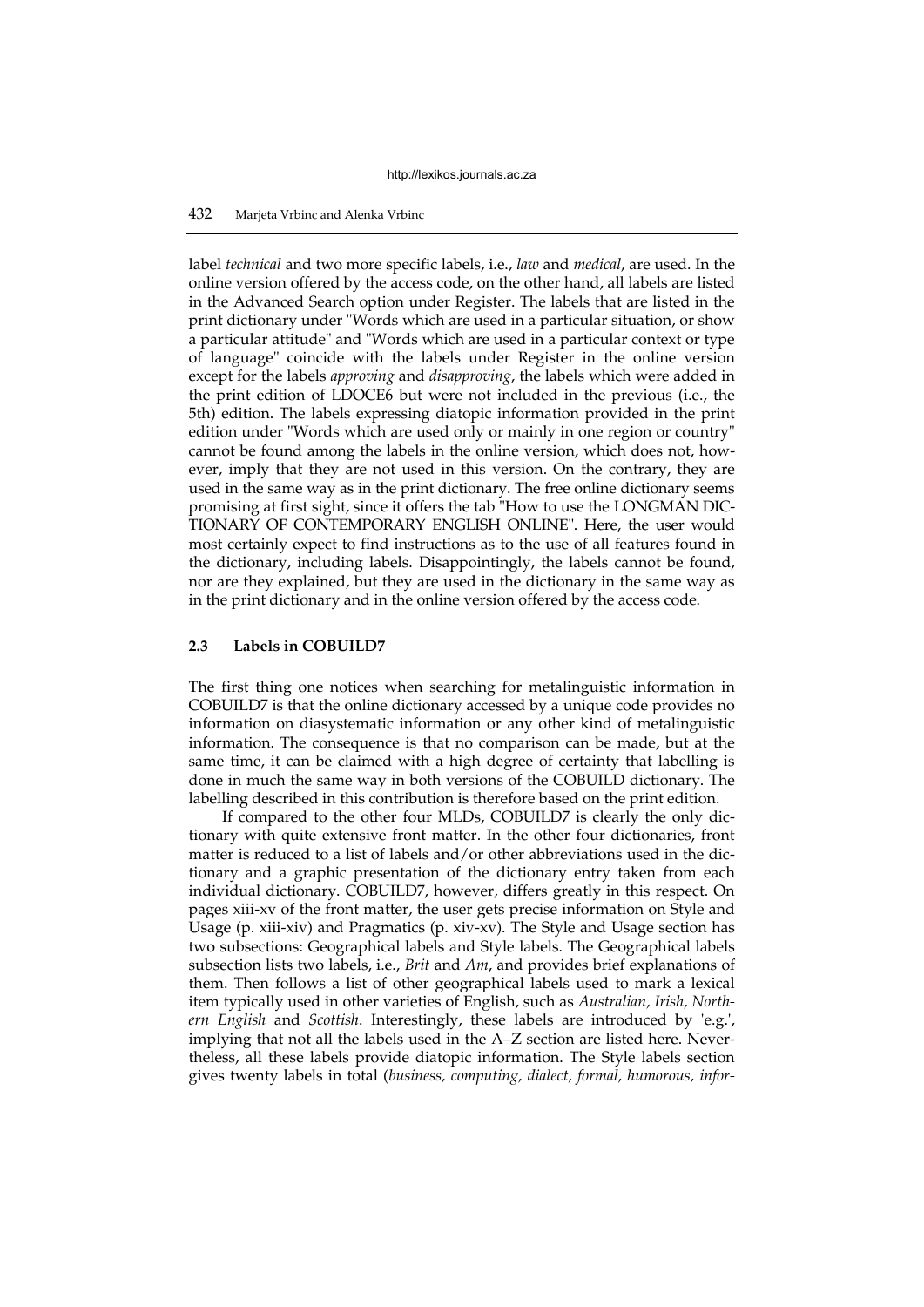*mal, journalism, legal, literary, medical, military, offensive, old-fashioned, rude, spoken, technical, trademark, very offensive, very rude, written*), but a close inspection of these labels shows that not all the labels listed belong to "style labels" as they are referred to in the title of this section. Among these labels, we can find *business, computing, legal, medical, military* and *technical*, which are obviously subject-field labels, i.e., labels expressing diatechnical information. The label *dialect* belongs to the same group as *Brit* and *Am* mentioned above; the labels *formal* and *informal* express diaphasic information; *humorous, offensive* and *very offensive*, diaevaluative information; *journalism* and *literary*, diatextual information; *rude* and *very rude*, diastratic information; *spoken* and *written*, diamedial information and *old-fashioned*, diachronic information. For the classification of *trademark*, see Section 1.1.

The Pragmatics section starts by explaining what pragmatics is and expands on how pragmatic information is included in the dictionary. The "pragmatics labels" include *approval, disapproval, emphasis, feelings, formulae, politeness* and *vagueness*, and it is obvious that some of these coincide with "style labels" as used in other dictionaries, i.e., *approval* with *approving*, *disapproval* with *disapproving*, *politeness* with *polite*.

## **2.4 Labels in CALD4**

In the print edition of CALD4, the labels are found under the title "Style and usage labels used in the dictionary". The list includes 31 labels (*abbreviation, approving, Australian English, child's word/expression, disapproving, female, figurative, formal, humorous, informal, Indian English, Irish English, legal, literary, male, Northern English, not standard, offensive, old-fashioned, old use, polite word/expression, saying, Scottish English, slang, South African English, specialized, trademark, UK, US, written abbreviation, A1, A2, B1, B2, C1, C2*). The labels express different types of diasystematic information: diatopic information (*Australian English, Indian English, Irish English, Northern English, Scottish English, South African English, UK, US*); diaevaluative information (*approving, disapproving, humorous, offensive, polite word/expression*); diachronic information (*old-fashioned, old use*); diaphasic information (*formal, informal, child's word/expression*); diastratic information (*slang*); diatextual information (*literary*); diatechnical information (*legal, specialized*); dianormative information (*not standard*), and diafrequent information (*A1, A2, B1, B2, C1, C2*). For the classification of *trademark* and *figurative*, see Section 1.1, and for the classification of *saying,* see Section 2.1.

Several labels stand out as they are not labels proper, meaning that they do not fall into any of the categories of labels expressing diasystematic information. Two of the labels peculiar to CALD4 are *female* and *male*, which are listed but not explained in the front matter. This means that the user cannot find any information about what they mark. It should be stressed that *female*  and *male* are actually not labels proper, since they introduce the feminine or the masculine form of the lemma: for example, *female* lioness in sense 1 of the lemma lion. On the CD-ROM, we are faced with the opposite situation. The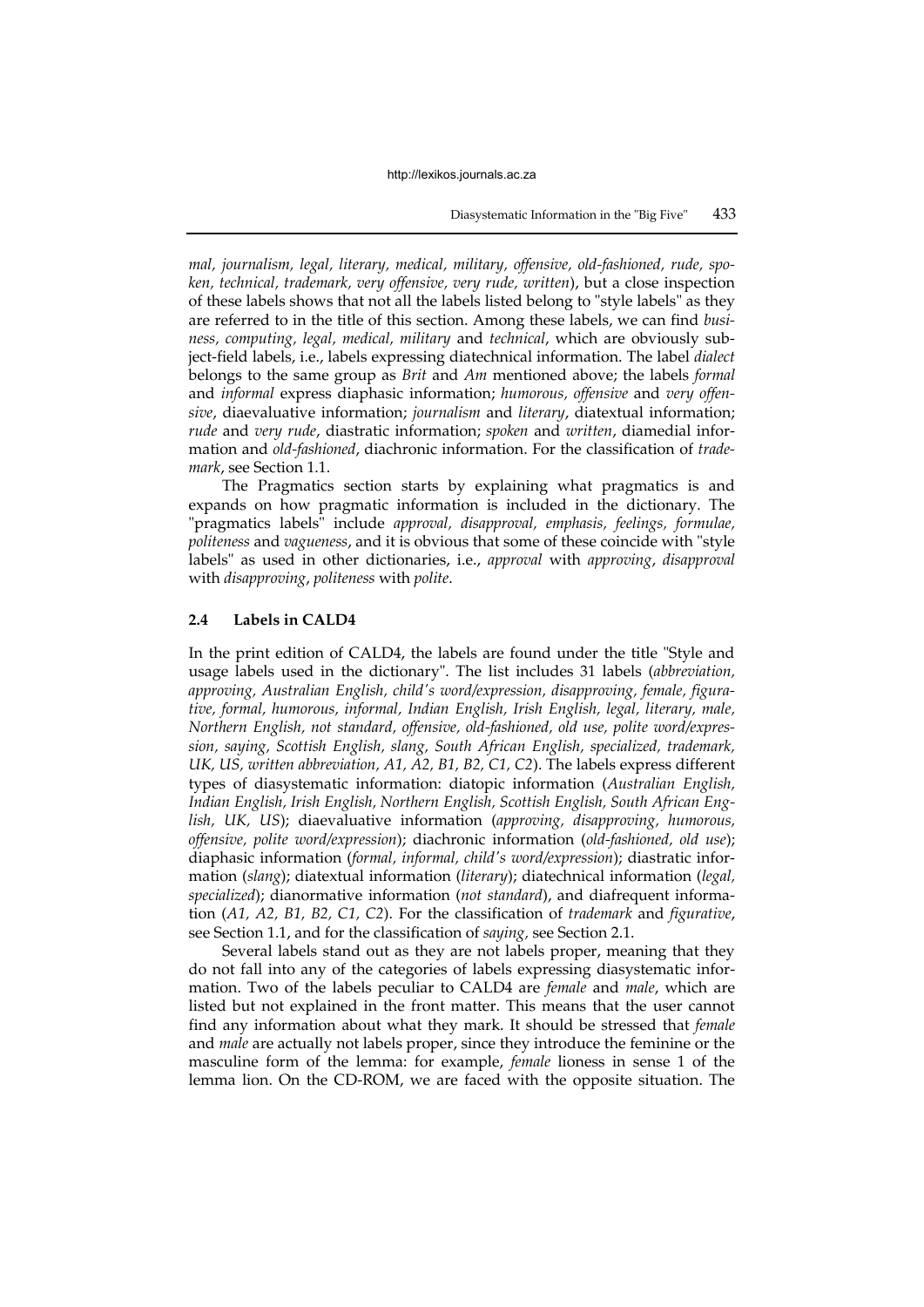two labels are not enumerated in the list of labels, but if the user comes across them in the A–Z section, s/he gets a brief explanation about their meaning by simply placing the cursor over the label: for example, *female* is explained as 'only applies to women'. The labels *abbreviation* and *written abbreviation* should also not go unmentioned, since they indicate the type of lemma rather than functioning as labels proper and are usually treated as part-of-speech indicators.

As in OALD9, there are discrepancies between the print edition and the CD-ROM version of CALD4 in that the print edition gives two labels not included in the list of labels on the CD-ROM, i.e., *female* and *male*. An obvious discrepancy concerns the labels expressing diatopic information. In the print dictionary, this category is represented by the eight labels mentioned above, while the CD-ROM version offers two labels (*British English only* and *American English only*) and a third choice 'other regions'. The search results for *British English only* show that the lemmata or their senses marked with the label *UK* are obtained, and similarly the search for *American English only* yields those lexical items labelled *US*. As is to be expected, the possibility 'other regions' yields all other regional varieties, which are more precisely listed in the print dictionary. With respect to labels expressing diatopic information, it can be established that the A–Z section shows certain inconsistencies when compared with the lists of labels: labels not found in any of the lists are used in the A–Z section. If we compare the following two lemmata

## anyroad NORTHERN FOR **anyway** bairn SCOTTISH ENGLISH OR NORTHERN ENGLISH a child

we can see that "anyroad" is marked *Northern,* which is a label not found in any of the lists, while "bairn" is marked *Northern English*, which is a label included in the list in the print edition; besides that, it is self-explanatory; thus any explication seems to be redundant.

A "label" found on the CD-ROM but not in the print edition is *short forms* used to indicate the contracted forms (e.g., could've SHORT FORM OF could have). Needless to say, this is not a label, neither is it used in the plural form as it appears in the list of labels. Typographically, however, it belongs to labels, as it appears in block capitals. In the print edition, *short forms* is not to be found among the labels and their typography also differs from that used for labels proper.

As far as the online version of CALD is concerned, there is no list of labels with their explications, but the user learns what a label denotes by positioning the cursor over the label. In this way, the online version resembles the CD-ROM of this dictionary, and the explications in both electronic versions are the same as in the front matter of the print dictionary.

## **2.5 Labels in MED2**

The print edition of MED2 lists the labels under three titles: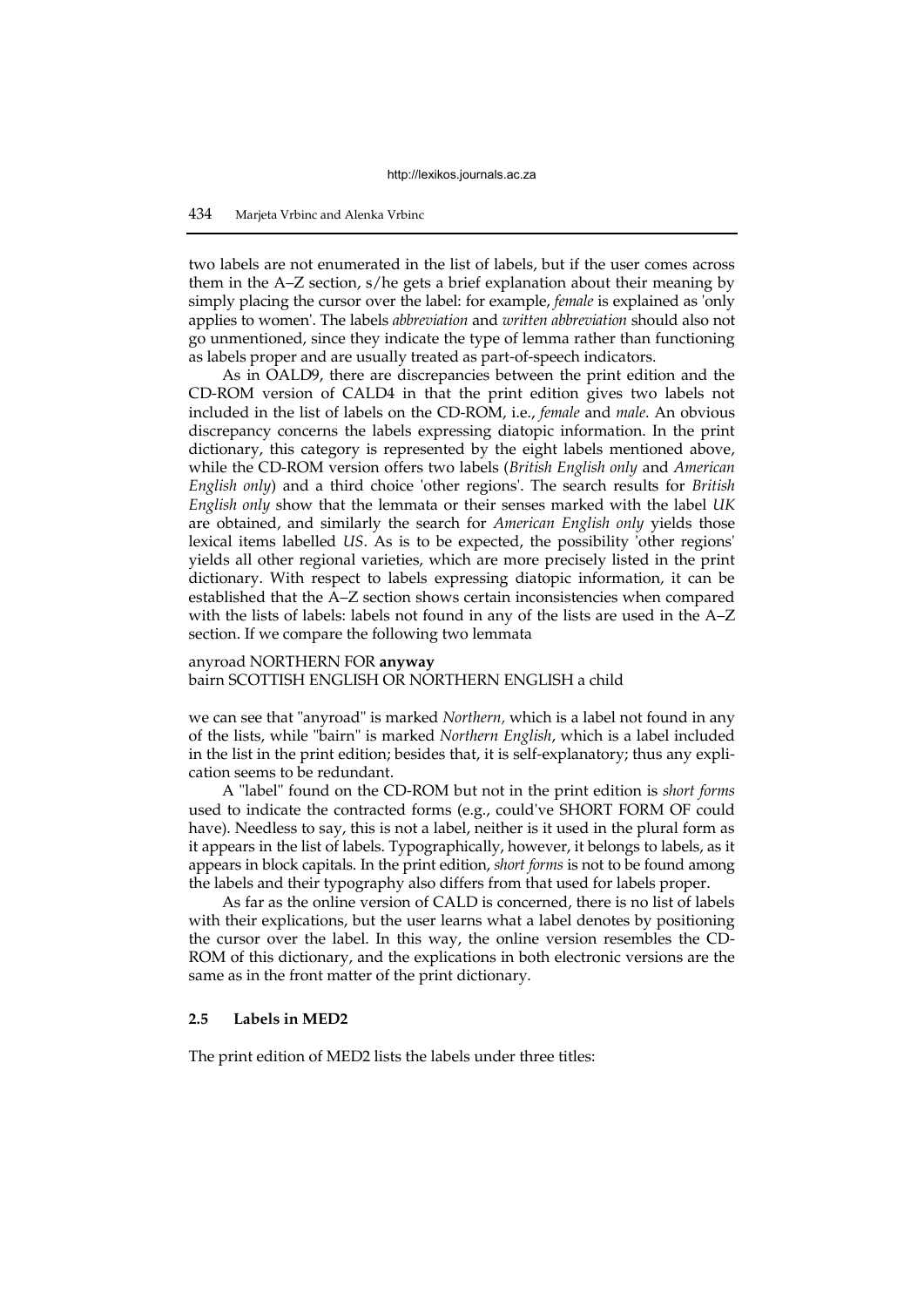- Style and attitude labels (twelve labels: *formal, humorous, impolite, informal, literary, offensive, old-fashioned, showing approval, showing disapproval, spoken, very formal, very informal*);
- Subject labels (eighteen labels: *art, astronomy, biology, business, chemistry, cinema, computing, economics, legal, linguistics, literature, maths, medical, music, physics, science, theatre, tourism*);
- Regional labels (three labels, i.e., *British, American, mainly American,* are enumerated and explained; in contrast, eleven labels, i.e., *Australian, Irish, Scottish, Canadian, Caribbean, East African, Indian, New Zealand, South African, Welsh, West African,* are listed but no explanation is provided).

These titles are to be found on the inside front cover, as is the case in most of its competitor dictionaries. The labels *formal, informal, very formal* and *very informal* express diaphasic information; *showing approval, showing disapproval, offensive, humorous* and *impolite*, diaevaluative information; *old-fashioned*, diachronic information; *spoken*, diamedial information; *literary*, diatextual information, whereas diatechnical information is provided by all the labels listed under Subject labels and diatopic information by all the labels enumerated under Regional labels. In the print edition, the labels under Style and attitude labels are explained, whereas all others are considered to be obvious and self-explanatory. The same holds true of the treatment of labels on the CD-ROM accompanying the print edition, where the labels can be found under Study pages, About the dictionary, Style and attitude labels. The online version, on the other hand, lacks lists of labels as well as explanations of labels.

It is important to point out that this is the only dictionary which gives a list of subject-field labels and does not use the generic label *technical/specialized/ specialist*. A comparison of the lists in the print dictionary and the lists in the Super Search under the Advanced Search option on the CD-ROM shows only minor divergences. Apart from the labels listed in the print edition under Style and attitude labels, the electronic version offers the following additional labels: *often humorous, journalism, mainly journalism* and *mainly literary*. As regards labels expressing diatopic information, two labels enumerated in the print dictionary are absent from the list on the CD-ROM, i.e., *East African* and *Welsh*. Apart from that, one and the same label is given as *Indian English* on the CD-ROM and as *Indian* in the print dictionary. The variant given on the CD-ROM, i.e., *Indian English*, is also used in the A–Z section of the print dictionary. The subject-field labels listed in the print dictionary and on the CD-ROM mostly coincide, the only difference being that the label *trademark* is listed only on the CD-ROM but is lacking in the print edition.

The online dictionary does not provide any guidance whatsoever as to the labels used in the dictionary.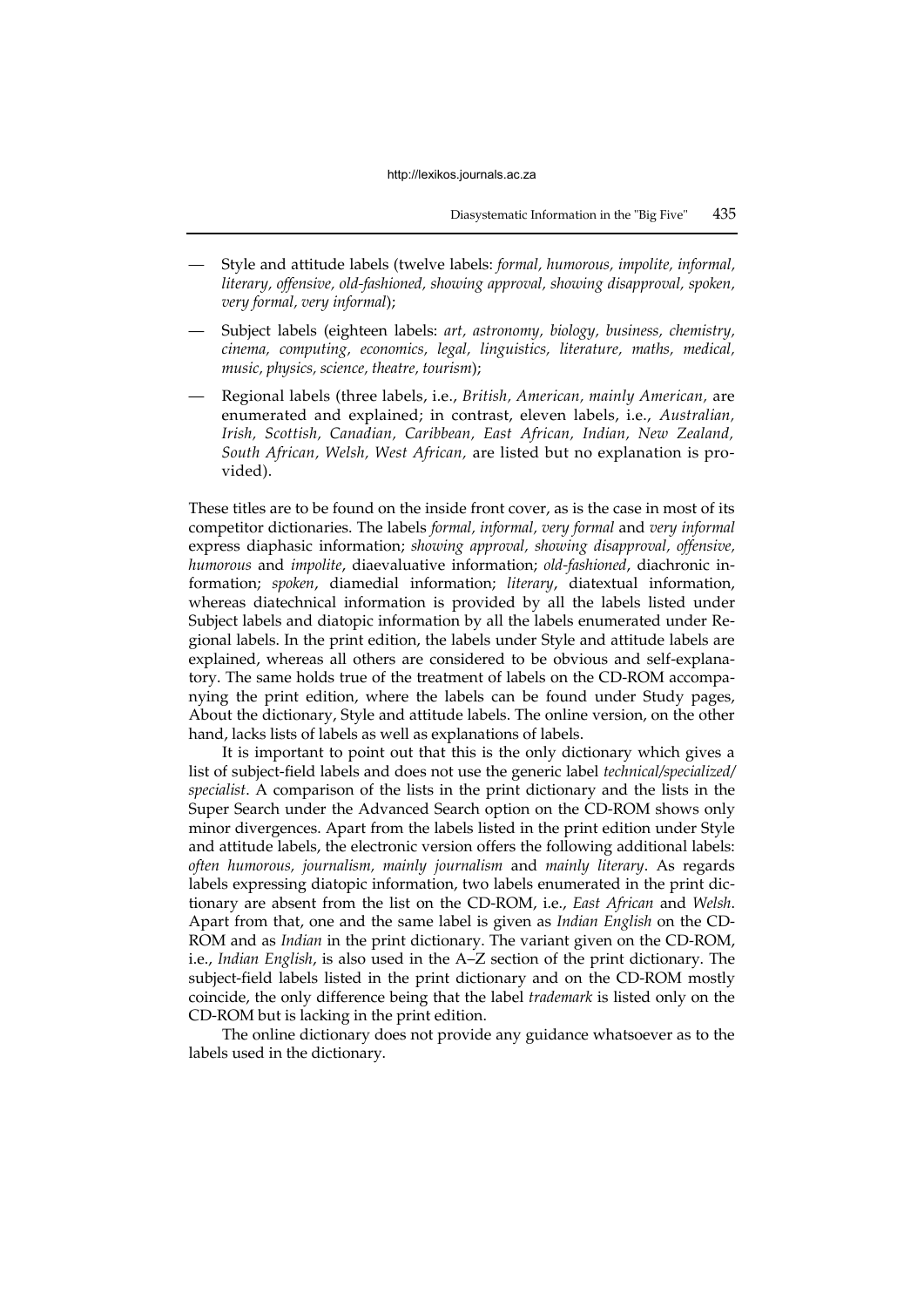#### **3. Labels across the dictionaries studied**

In this section, we would like to make a survey of labels included in our research in relation to whether they can be found in all five dictionaries under investigation or whether they appear in one or two dictionaries, but are not used by the lexicographers of other dictionaries. It seems logical to start with labels that can be found in all five dictionaries. There are seven such labels: *approving, disapproving, formal, humorous, informal, literary* and *old-fashioned*. In MED2, *approving* and *disapproving* are expressed as *showing approval* and *showing disapproval* and in COBUILD7 as *approval* and *disapproval*. One label appears in all dictionaries except LDOCE6: *offensive*. Five labels can be found in three dictionaries: *law/legal* (*legal* in CALD4 and COBUILD7, *law* in LCODE6)*, old use*  (OALD9, LDOCE6, CALD4)*, spoken* (LDOCE6, COBUILD7, MED2)*, technical/ specialized/specialist* (*technical* in LDOCE6, *specialized* in CALD4, *specialist* in OALD9) and *trademark* (OALD9, LDOCE6, CALD4). As many as ten labels are used in two dictionaries: *figurative* (OALD9, CALD4)*, not polite/impolite* (*not polite* in LDOCE6, *impolite* in MED2)*, polite/politeness* (*polite* in CALD4, *politeness* in COBUILD7) *medical* (LDOCE6, COBUILD7)*, saying* and *slang* (OALD9, CALD4)*, taboo* (OALD9, LDOCE6)*, written* (LDOCE6, COBUILD7), *dialect* (OALD9, COBUILD7) and *journalism* (CALD4, MED2). If we disregard labels typical of MED2 and COBUILD7 which only express intensification or frequency of one and the same label (MED2: *very formal, very informal, often humorous, mainly journalism, mainly literary, mainly spoken*; COBUILD7: *very offensive, very rude*), all other labels listed in the front matter of the dictionaries under consideration are used in one dictionary only:

OALD9: *ironic;*

LDOCE6: *biblical;*

COBUILD7: *business, computing, military, rude;*

CALD4: *not standard, abbreviation, written abbreviation, child's word/expression, female, male, A1, A2, B1, B2, C1, C2*.

As far as the subject-field labels are concerned, a more extensive list can be found only in MED2 (see Section 2.5), whereas other dictionaries give just a few subject-field labels, a situation which does not facilitate an apt comparison:

OALD9: *specialist* (the A–Z section, however, includes several subject-field labels, see Section 2.1);

LDOCE6: *law, medical, technical*;

COBUILD7: *business, computing, legal, medical, military, technical*; CALD4: *legal, specialized*.

If we compare the labels expressing diatopic information, we can see that there is a great deal of overlapping, since the labels *British English, American English*  and *Australian English* are used in all five dictionaries; *Irish English* and *Scottish English* in four (OALD9, COBUILD7, CALD4, MED2); *South African English*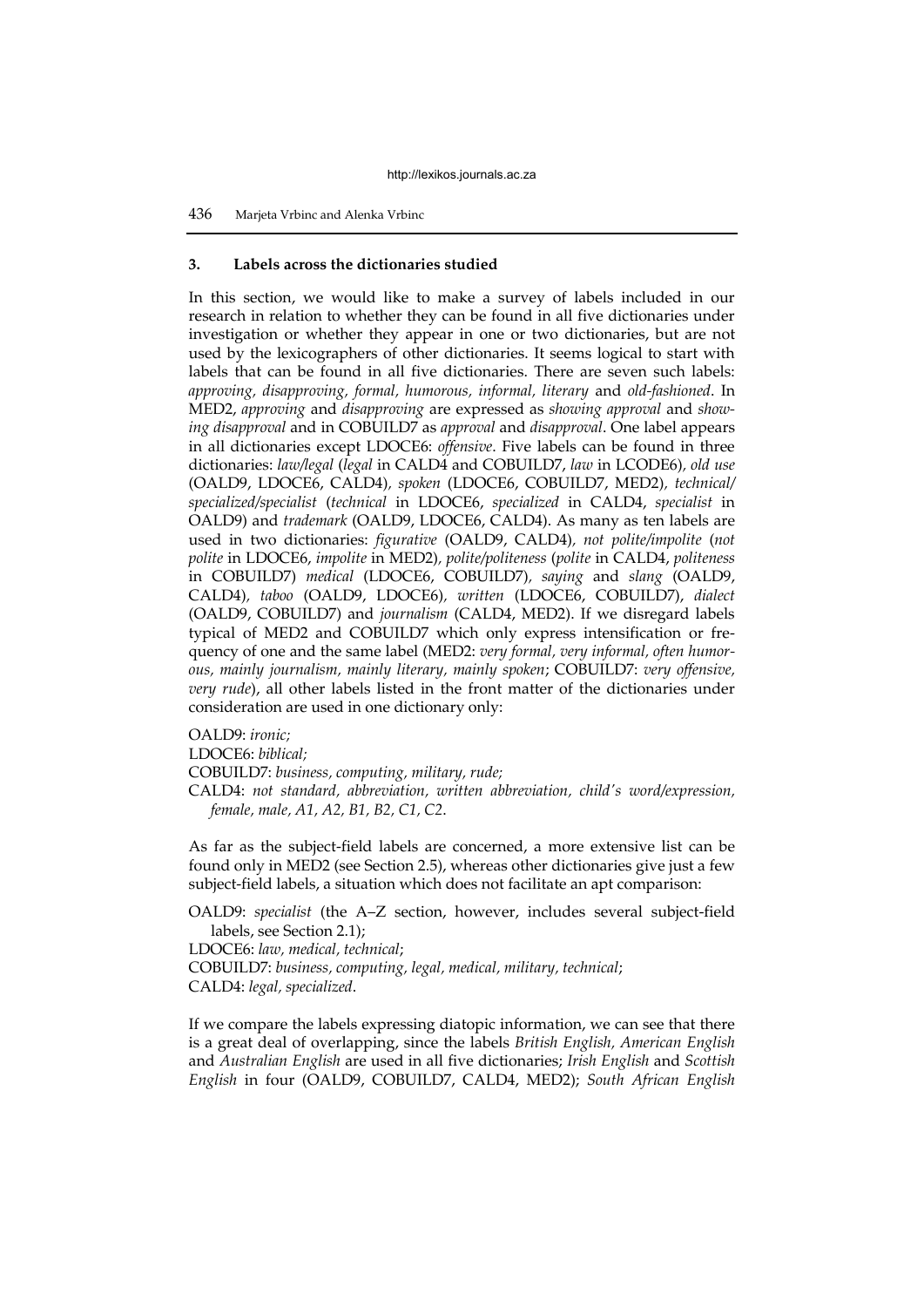(OALD9, MED2, CALD4) as well as *Northern English* (OALD9, COBUILD7, CALD4) appear in three dictionaries; whereas *New Zealand English, West African English* and *Welsh English* are used in two dictionaries (OALD9, MED2) and the same holds true for *Canadian English* and *East African English* (OALD9, MED2); *South-East Asian English* and *English from the United States* (OALD9), *Indian English* (CALD4) as well as *Caribbean English* (MED2) are used in only one dictionary under consideration.

# **4. Discussion**

## **4.1 Interpretation and intelligibility of labels easily confused**

If we refer back to Section 3, we can see that five labels (*formal, informal, literary, humorous* and *old-fashioned*) are used to mark lexical items of various kinds in all dictionaries under consideration. Among these labels, the labels *formal* and *literary* may pose some problems for the intended dictionary users, i.e., advanced learners of English, especially if they are used together, which is often the case. This only adds to the complexity of the problem, since the connotation they mark may not be obvious to every user. The reason can also be sought in the users' mother tongue or more precisely, in the method of labelling that is familiar to the user from monolingual dictionaries written in his/her native language. In Slovene lexicography, for example, the label *knjižno* at least roughly corresponds to the English label *formal*. The front matter of the *Slovar slovenskega knjižnega jezika*, 2nd edition (Dictionary of Standard Slovene 2014: §133) explains that the label *knjižno* is assigned to 'words, senses or phraseological units used particularly in fiction or in scientific texts'. As a matter of fact, *knjižno* can also be used to mark the same connotation as the English label *literary*, which means that dictionary users familiar with a system of labelling similar to that for the native speakers of Slovene may be faced with the problem of the correct interpretation of the difference between *formal* and *literary*. A comparison of the explications of these two labels in the front matter of MLDs reveals that these are very simple and sometimes even overlap. In CALD4, for instance, the distinction between these two labels is explained as follows:

*formal* — "used in serious or official language or when trying to impress other people"

*literary* — "formal and descriptive language used in literature"

It is questionable whether these two explications are sufficiently clear for a foreign learner to distinguish accurately between these two labels, because *literary* is explained as labelling formal language. The addition of 'in literature' to the explication of *literary* may also puzzle the user who may not know the connotation of this restriction. Does this label mark expressions that the user is not supposed to use without sounding poetic? Do such expressions express meta-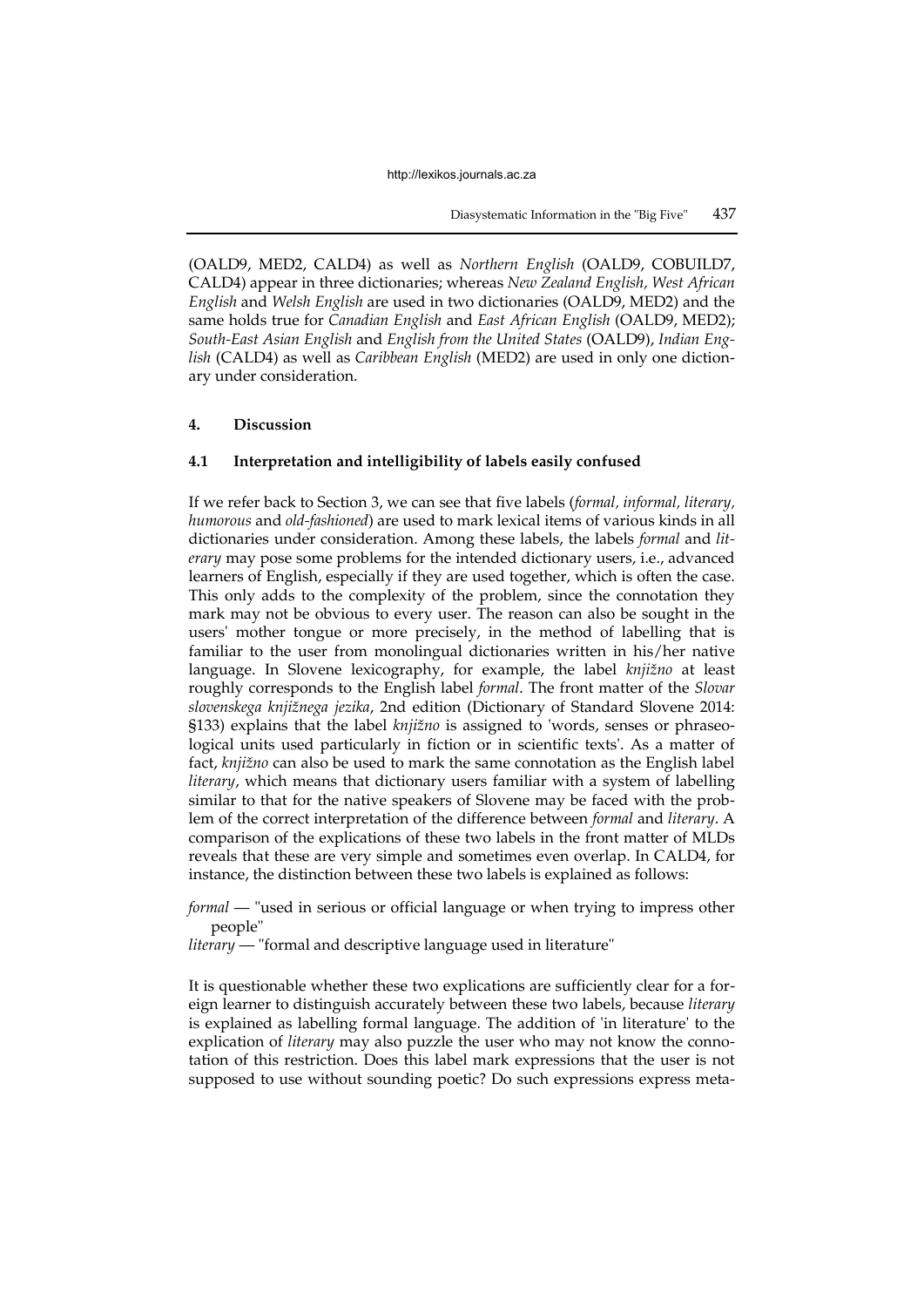phorical and metonymic transfer? Another problem that should be mentioned in connection with *literary* is that in some dictionaries (though not in the MLDs under investigation), there is the seemingly similar label *literature*, which is a domain rather than a style label. Users familiar with the label *literature* are likely to confuse these two labels, thus interpreting the label *literary* as being a domain label indicating terms from the field of literature instead of words found in literary and poetic texts. This confusion is also touched upon by Atkins and Rundell (2008: 229).

Another label used only in LDOCE6 and COBUILD7 is *written*. The explanation provided in the print edition of LDOCE6 says that it refers to "a word or phrase that is used only, or nearly always, in written English". If we compare this with the explanation given for the label *formal*, which states that it refers to "a word that is suitable for formal speech or writing, but would not normally be used in ordinary conversation", we can see that they are both explained in a similar way. Therefore, the question can be posed whether a learner of English would spot the difference between these two labels. Apart from the difference between *written* and *formal*, another pair is used in LDOCE6 and COBUILD7 as well as in MED2, which presents the same difficulty in interpretation as *written*  and *formal*, namely, *informal* and *spoken*. A comparison of the description of these two labels offers no solution to this problem, since in MED2, the explanations provided are extremely close:

- *informal* "more common in speech than in writing and not used on a formal occasion"
- *spoken* "used in speech rather than writing"

Slightly more precise, but still not sufficiently clear are the explanations in LDOCE6:

- *informal* "a word or phrase that is used in normal conversation, but may not be suitable for use in more formal contexts, for example in writing essays or business letters"
- *spoken* "a word or phrase used only, or nearly always, in conversation"

The same holds true for the explanations found in COBUILD7:

- *informal* "used mainly in informal situations, conversations, and personal letters, e.g. **pep talk**"
- *spoken* "used mainly in speech rather than in writing, e.g. **pardon**"

Another problem concerns the interpretation of the labels *old-fashioned* (used in all five dictionaries) and *old use* (used in OALD9, LDOCE6 and CALD4). The difference is that *old-fashioned* marks lexical items that are not often used nowadays but are used by older people or have been used by people in the recent past, while *old use* implies that the lexical item marked with this label is no longer in current use. This distinction may be recognized by a native speaker of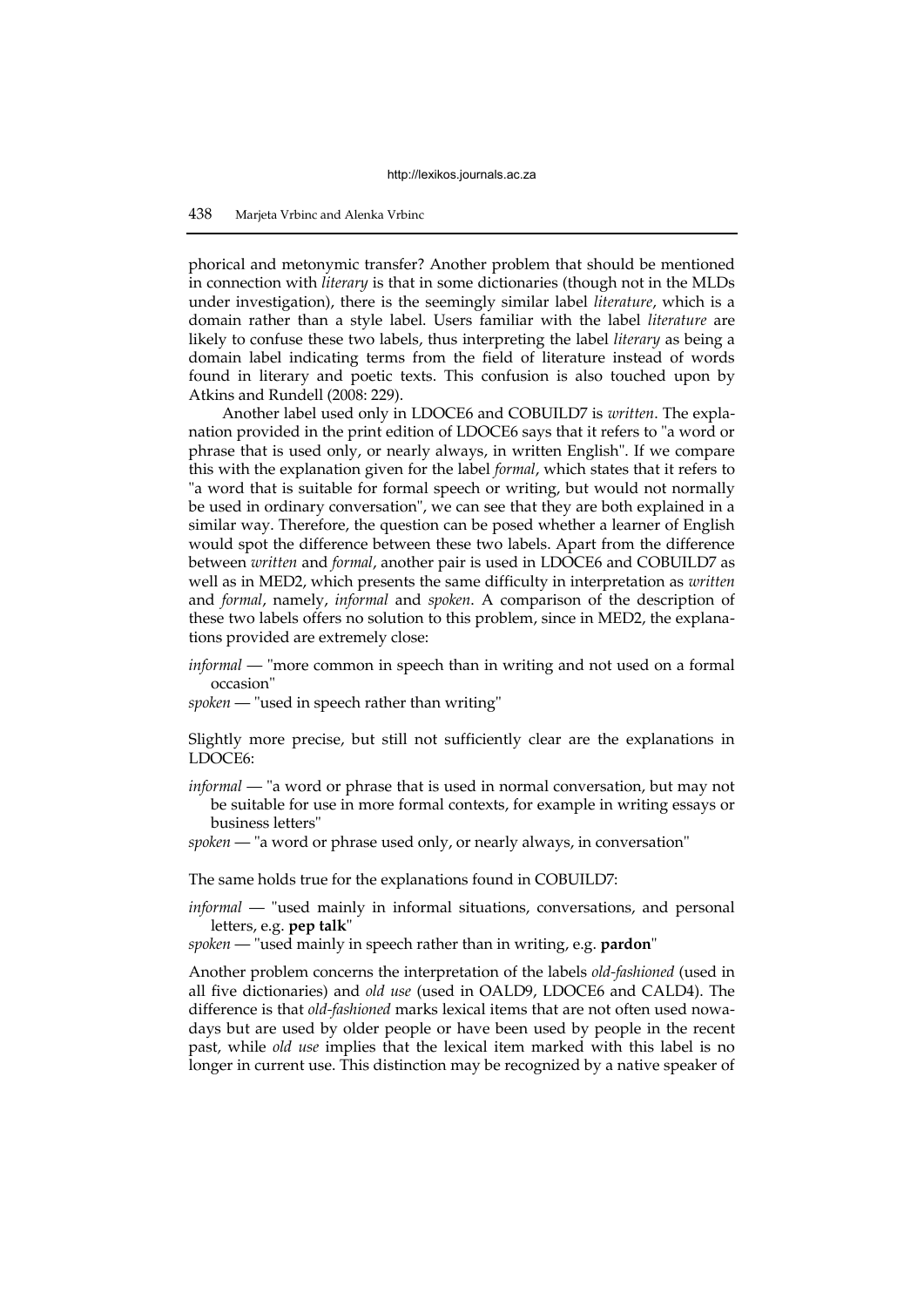English, but it may not be so obvious to a foreign learner, who is the target user of MLDs. COBUILD7 and MED2 use only the label *old-fashioned*, and considering the fact that the intended user may not be able to understand the difference between the two labels, this seems a sensible decision. The labels *old-fashioned*  and *old use* are definitely labels that should be used with care in dictionaries if both labels are used in one and the same dictionary.

## **4.2 Labels expressing opposing connotative values**

Sets of labels expressing opposing connotative values (*formal* and *informal*, *polite*  and *impolite*, *spoken* and *written*) are also worth considering. The labels *formal* and *informal* are used in all dictionaries, whereas *polite* and *impolite*, *spoken* and *written* are not. *Impolite* (or *not polite* as used in MED2) is a label found in LDOCE6 and MED2, but interestingly, neither of these dictionaries has the opposing label *polite*. *Polite*, on the other hand, is used in CALD4 as well as in COBUILD7 (here, the label *politeness* is used), but neither of them has the label *impolite*. This means that the entire pair *polite/impolite* is not used in any of the dictionaries included in our study. From the point of view of dictionary users, this may indicate inconsistency or a failure to mark the opposing value of the lexical item in question. It seems sensible to label lexical items that imply politeness as well as those that imply impoliteness. This is especially true of dictionaries for foreign learners, who need precise guidance on lexical items expressing a certain degree of politeness/impoliteness, since labelling such words is aimed at warning those unfamiliar with them that they may be either polite or impolite. Doubtlessly, pragmatic information supplied by labels is as vital as the semantic information supplied by the definition (cf. also Norri 2000: 93). Similarly, the label *spoken* can be found in MED2, and one would rightly expect the label *written* to be used in the same dictionary, but this is not the case. LDOCE6 and COBUILD7, on the other hand, also use the label *spoken*, but the label *written* can also be found. It seems just as illogical as in the case of the pair *polite/impolite* to find *spoken* without its opposing label *written*, which is in line with Fedorova (2004: 269). What is more, MED2, which lacks the label *written*, has a very precise labelling of spoken connotation, since it uses two labels to mark that a lexical item or one of its senses belongs to spoken language: *spoken* and *mainly spoken*. Obviously, the question can be posed why it is necessary to label one concept so precisely while omitting the other concept completely.

# **4.3 Labels expressing diatechnical information**

Another interesting feature is that MED2 is the only dictionary that gives a list of subject-field labels (cf. Section 2.5). In OALD9, for example, the only subjectfield label enumerated in the list of labels is the generic label *specialist*, but as mentioned in Section 2.1, other subject-field labels are also used in the diction-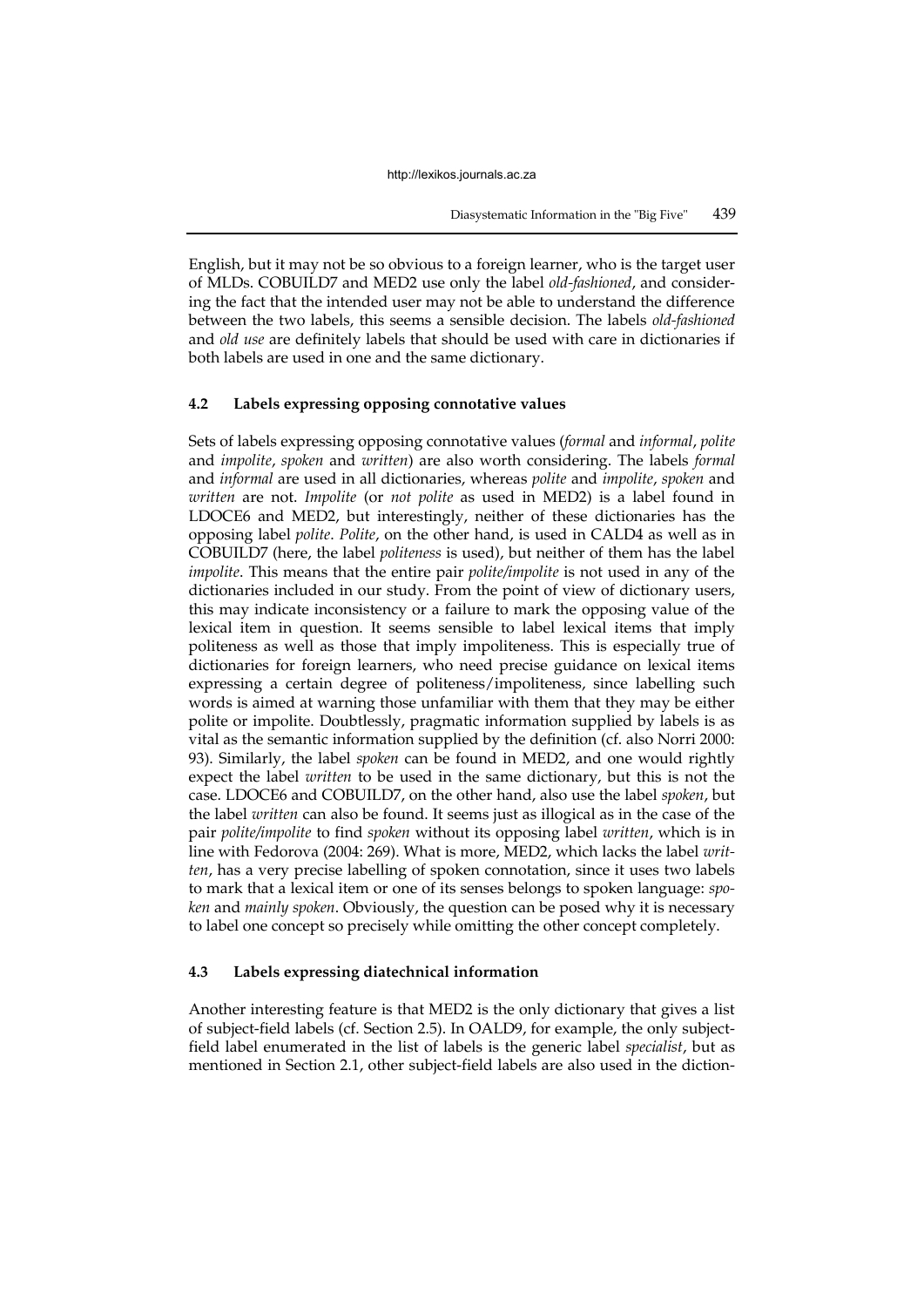## 440 Marjeta Vrbinc and Alenka Vrbinc

ary. Here, we are faced with a problem of higher-level domain markers (*technical/specialized/specialist*), on the one hand, and lower-level domain markers (*mathematics, physics, biology, business, phonetics*, etc.), on the other. This means that some lexical items are marked with a generic label without giving further details as to the specific subject-field of a particular lexical item, while others are labelled with very specific subject-field labels giving the user precise information about the subject-field where the lexical item functions as a term (cf. Vrbinc and Vrbinc 2013: 449, 454). The question is firstly, what is the criterion for deciding which label to use (a generic or a specific one) and secondly, what level of precision would benefit the end user. Is it enough to simply use the label *technical/specialized/specialist* just to indicate that the lemma or one of its senses thus labelled belongs to terminology? Or would the user expect to find the information about the precise subject-field or sub-field? These are the questions that cannot be answered without carrying out a user survey, which is beyond the scope of this study.

The opposite extreme is the use of labels denoting sub-fields (e.g., *business*  vs. *economy, medical* vs. *anatomy, mathematics* vs. *geometry*). A general dictionary user cannot be expected to recognize the subtle differences between such closely related labels. If such labels are used, one would expect an explanation of the distinction between them, but taking account of the type of dictionary and the target audience, it can be claimed with a high degree of certainty that this is an unnecessary complication. In MLDs, one would expect that the subject-field labels would refer to fields of science only and would disregard the sub-fields. That means it is recommendable to use generic subject-field labels rather than more specific subject-field labels.

## **4.4 Labels expressing diatopic information**

The labels indicating diatopic information are numerous, which is to be expected, given that the dictionaries claim to cover the vocabulary of the entire English-speaking world. The print edition of OALD9 gives three labels that need to be discussed in more detail: *NAmE* (North American English), *US* (English from the United States) and *Canadian English*. Although the difference between them might be obvious to a linguist or a native speaker of English, it is questionable whether a learner makes any real difference between these labels. The labels *US* and *Canadian English* may be understandable, but the label *NAmE* is most certainly not because it can be interpreted as a label encompassing both *US* and *Canadian English*. We dare to assume that an average user of a learner's dictionary would equate the label *NAmE* with the label *US* or *AmE* (as used in other dictionaries); thus, the label *NAmE* would not do the job it intends to do. Similarly, the CD-ROM version of CALD4 offers two labels (*British English only* and *American English only*) and a third choice 'other regions'. The search results for *British English only* show that the lemmata or their senses marked with the label *UK* are obtained; similarly, the search for *American English only* gives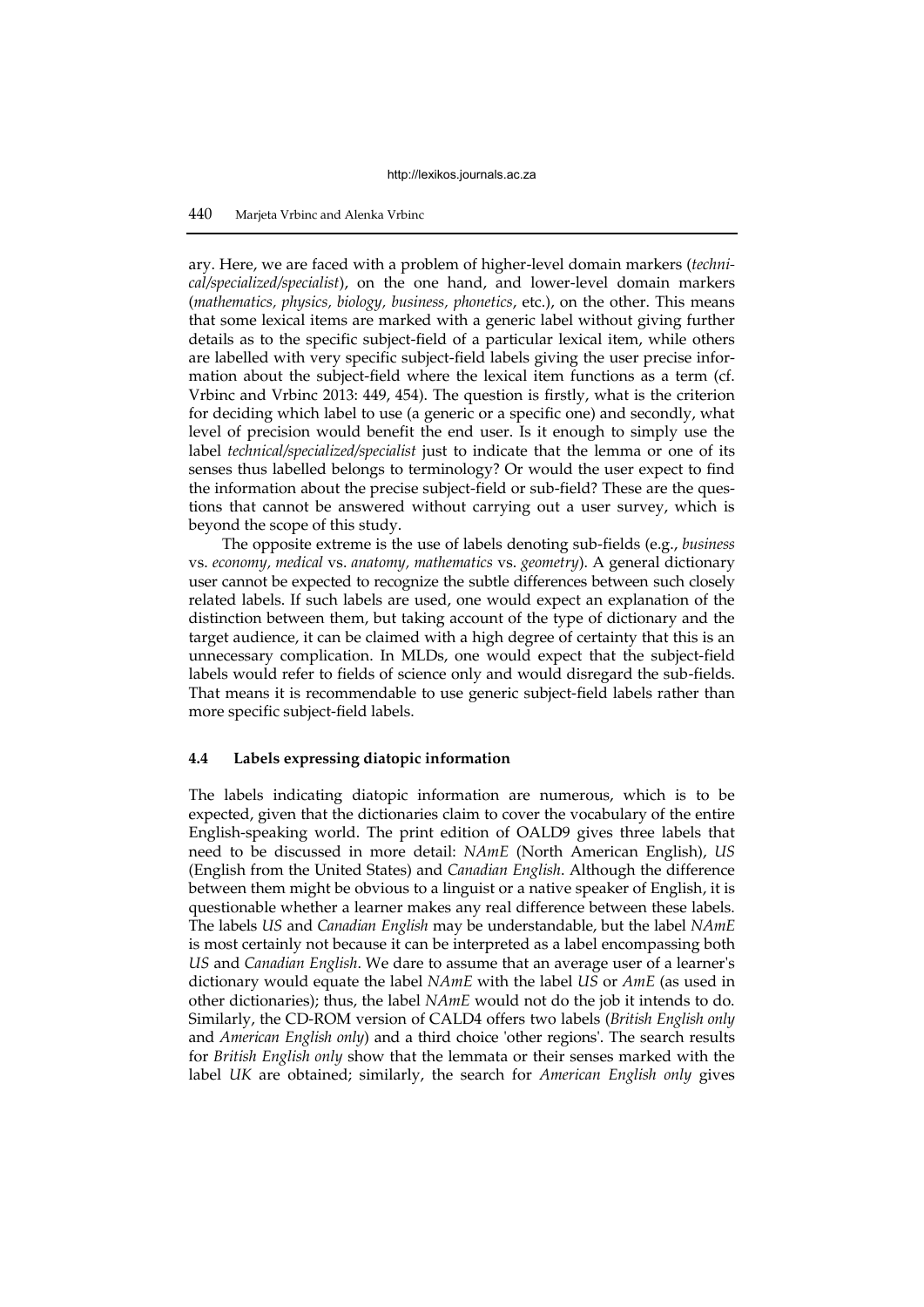those lexical items labelled *US*. The use of 'other regions' instead of giving a full range of labels found in the dictionary is also a feature typical of the CD-ROM accompanying the print edition of CALD4. A similar situation can be observed in MED2, which lists two variants of the same label, one in the print dictionary, i.e., *Indian*, and one on the CD-ROM, i.e., *Indian English*. In the A–Z section, however, the label *Indian English* is used in both versions of the dictionary. Such a discrepancy between the labels used in any of the lists (either in the front matter of the print dictionary or in the list provided within the advanced search options on the CD-ROM) and those actually used in the A–Z section should by all means be avoided. Interestingly, COBUILD7 does not list all the labels indicating the varieties of English but uses 'eg' to indicate that the list is incomplete. This policy is far from ideal, since a user cannot be supposed to know which other labels apart from those listed s/he can encounter in the A–Z section of the dictionary.

## **4.5 Register or style labels?**

A general observation is that some MLDs list very different labels among what they call register or style labels, although they are far from being register or style labels, e.g., *biblical, law, medical, technical, trademark* (LDOCE6); *abbreviation, female, male, saying, specialized, trademark* (CALD4); *business, computing, dialect, legal, medical, military* (COBUILD7). This practice should be avoided and two possible solutions can be put forward. The first one is that labels should be grouped according to the connotative value they express, where the theoretical considerations proposed by metalexicographers within the framework of the classification of diasystematic labelling could be made use of. It is, however, true that considering the very specific target audience of MLDs, lexicographers try to simplify all dictionary components in order to make them more approachable and user-friendly. Taking this into consideration, all the labels used in a particular dictionary could be listed together in alphabetical order without any further division, and the title could simply be "Labels used in the dictionary".

## **4.6 Labels or not?**

In COBUILD7, some "pragmatics labels" coincide with labels proper as used in other dictionaries, while some of them show no parallel with labels proper. Among the latter, three labels should be highlighted: *emphasis, feelings* and *vagueness*. The question is whether these convey sufficient information for the dictionary user to make full use of them. The print edition offers explanations for them, explanations which are lacking in the online dictionary. The following are the explications found in the front matter of COBUILD7 (xv):

*emphasis* — "The label EMPHASIS indicates that you use the word or expres-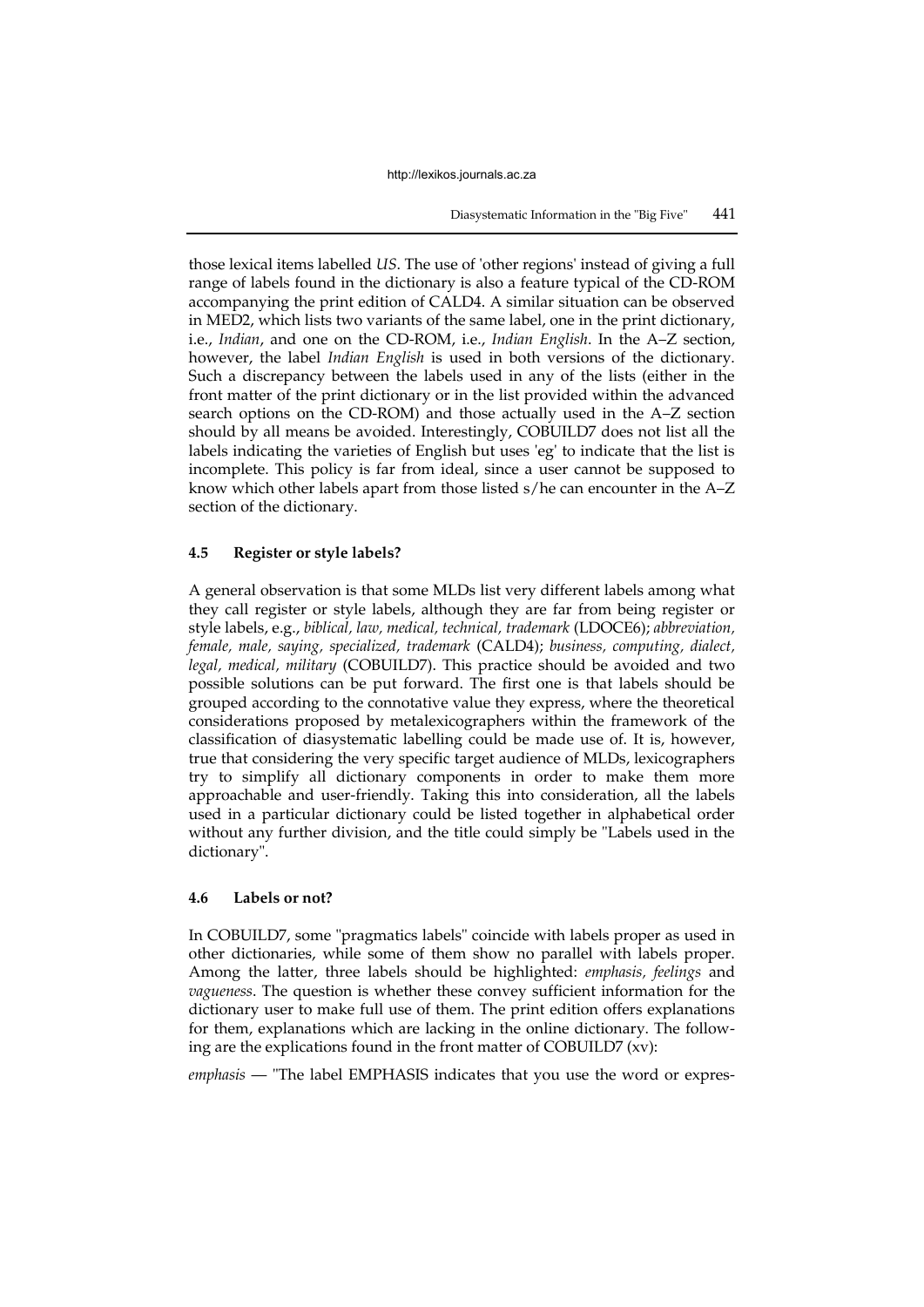sion to show that you think something is particularly important or true, or to draw attention to it. An example of a word with this label is *absolutely*."

- *feelings* "The label FEELINGS indicates that you use the word or expression to show how you feel about a situation, a person, or a thing. An example of a word with this label is *unfortunately*."
- *vagueness* "The label VAGUENESS indicates that you use the word or expression to show lack of certainty. People often use vague language to make statements 'softer', so that what they say does not appear too direct or too strongly stated. Examples of vague language are *presumably* …, *Do you know what I mean?*, *kind of …*, and *sort of* …"

The labels *saying, TM/trademark, abbreviation* and *written abbreviation* also deserve attention, since they cannot be considered labels proper; consequently, they do not fall into any of the categories for the classification of diasystematic information. These labels give information on the type of lexical item (*saying, abbreviation, written abbreviation*) or the origin of the lexical item (*TM/trademark*), but they themselves do not give any information on the connotative aspect of the lexical item they are used to mark. The question can therefore be posed why some dictionaries (print dictionaries or their CD-ROMs) list these labels under style or register labels. It is misleading for the user to find labels that cannot be regarded as style or register labels among other labels that address the connotative aspect of lexical items. Apart from that, phraseological units classified as sayings are included in the special idioms sections in CALD4. The usability of the label *saying*, however, remains questionable, since it is doubtful whether the user needs the information about the type of phraseological units. Besides that, it seems somehow illogical to label sayings and omit the labelling of formulae, catchphrases, collocations and other types of phraseological units. The precise classification of phraseological units affects neither the decoding nor the encoding process; it can thus be regarded as superfluous for the learner who is the intended user of a learner's dictionary.

#### **4.7 Too precise labelling of the same connotation**

If we address the issue concerning the labels used in one dictionary only, we can see that MED2 and COBUILD7 stand out in that they both include as many as six labels that occur in no other dictionary (MED2: *often humorous, very informal, journalism, mainly journalism, mainly literary* and *mainly spoken*; COBUILD7: *very offensive, very rude, emphasis, feelings, vagueness* and *formulae*). It should, however, be emphasized that the majority of these labels appear in pairs: *humorous* vs. *often humorous, informal* vs. *very informal, literary* vs. *mainly literary*  and *spoken* vs. *mainly spoken, offensive* vs. *very offensive, rude* vs. *very rude*. *Mainly*, which precedes *journalism, literary* and *spoken*, implies that the lexical item thus marked is chiefly used in journalistic language, in literary works or in spoken language. *Very*, modifying *informal*, expresses intensification and is close to the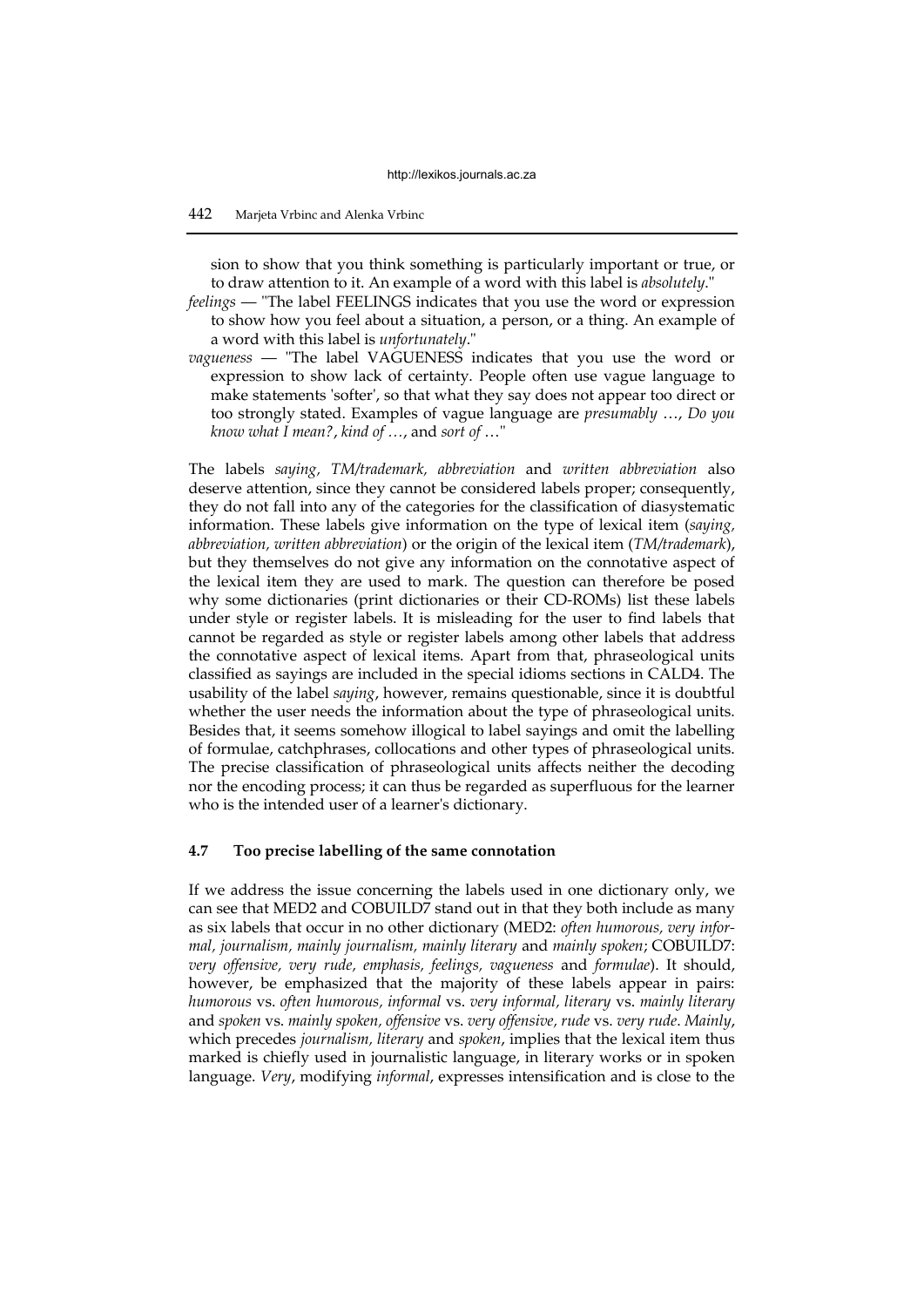label *slang*, which is not used in this dictionary. Intensification is also expressed by *very rude* and *very offensive* in COBUILD7. *Often*, however, restricts the meaning of *humorous*, implying that the lexical item with this label is not necessarily used with humorous connotation in all contexts. Such labels, therefore, provide more detailed information on the connotative value of the lexical item in question, but do not in any way contribute to clearer labelling and easier interpretation by the intended dictionary user.

# **4.8 Labels included in the dictionary front matter but absent from the A–Z section**

In LDOCE6, the labels *approving* and *disapproving* are listed in the print version but are lacking in the online version. This means that the Advanced search option yields no results as regards these two labels. A manual search in the print edition was rather unsuccessful, which means that we were unable to locate a lemma labelled *approving* or *disapproving*. Several lemmata, however, were found where the definition of a lemma or one of its senses said: "use this to show approval" (e.g., the lemma *succinct* is defined in the following way: clearly expressed in a few words — use this to show approval) or "used to show disapproval" (e.g., the lemma *agitator* is defined in the following way: someone who encourages people to work towards changing something in society — used to show disapproval). This means that the labels proper are not used, since labelling is integrated into the definition part. The question can therefore be raised why the dictionary front matter includes the labels even though they are most probably not used to label the (dis)approving connotative values of the lemmata or their senses.

## **5. Conclusion**

As opposed to print dictionaries, online dictionaries (the only exceptions being OALD and CALD) are the most deficient as regards information on diasystematic labelling as well as other metalexicographic information, which is a finding that cannot be viewed with much optimism. Nowadays, in the age of modern technology, one can logically expect an increasing number of users for online dictionaries. It is true that currently, not everyone in the world enjoys good internet connectivity, but it is also true that access to the internet is becoming increasingly widespread, and this is expected to improve in the future. Also, the future of print dictionaries seems to be questionable (Macmillan, for example, announced in November 2012 that, in future, only online dictionaries will be available; http://www.macmillandictionaryblog.com/byeprint-dictionary), which means that the future of lexicography probably lies in online dictionaries. Consequently, users of online dictionaries need guidance as to certain aspects of dictionary use, and diasystematic information is doubt-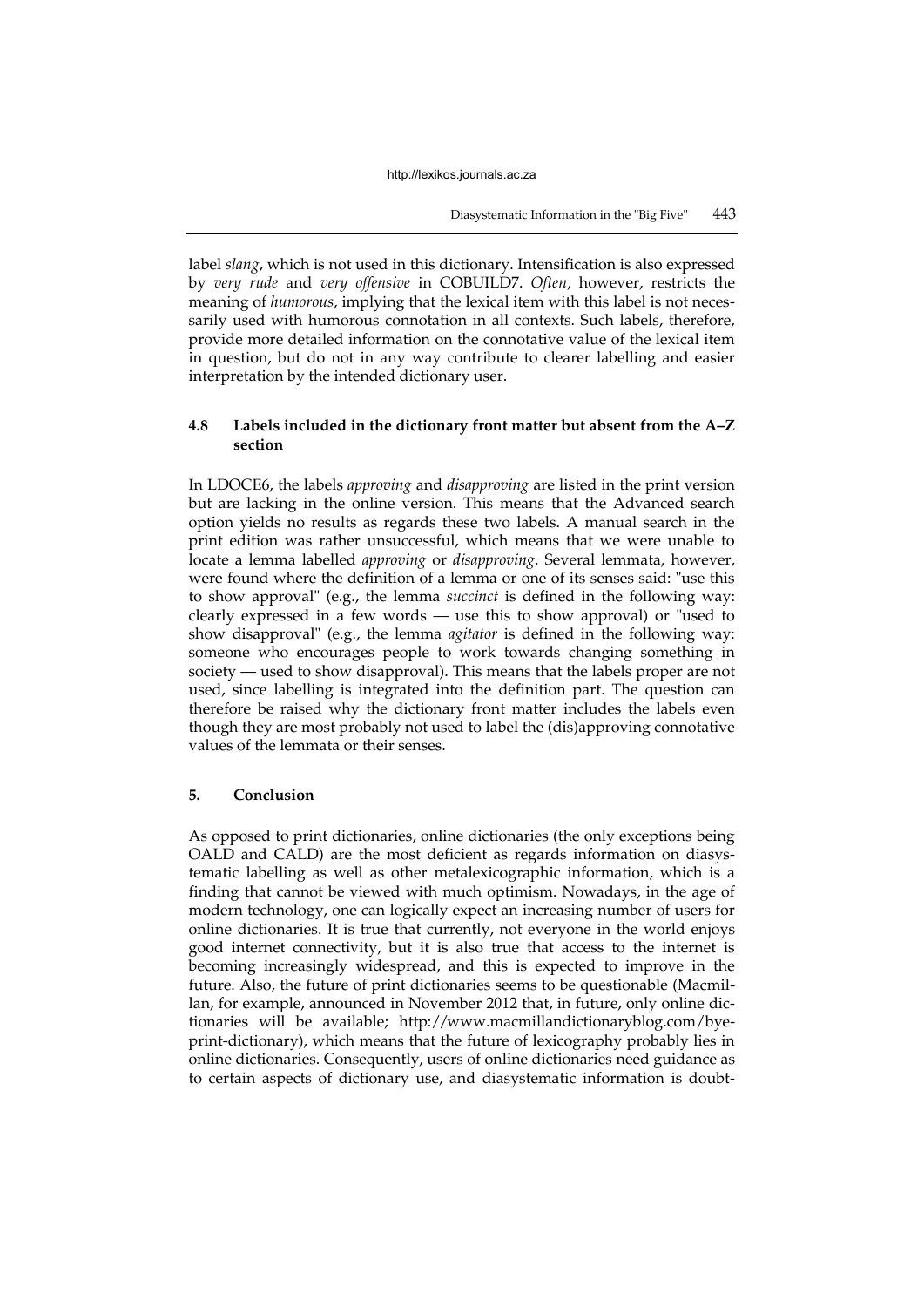lessly an information category of the dictionary entry that needs to be explained in a comprehensive, clearly formulated, understandable and consistent way. Not all labels are self-explanatory; thus, it is essential for every type of dictionary, regardless of the medium, to provide its users with the necessary information. This is also in line with Norri (2000: 93), who says that "[i]n many cases greater care could be taken when explaining the method of labelling to the reader. All too often, the preface provides scant guidance in this important matter".

Another very important aspect is that all labels listed in the front matter of print dictionaries or in the CD-ROM or online versions should be used in the same form in the A–Z section. To have one form of a label in a list of labels and another form in the A–Z section is undesirable and most user-unfriendly and should certainly be avoided by compilers of all dictionaries, regardless of the target audience. Apart from that, all labels should be followed by a detailed explanation — one that the intended user will understand. In cases, where two different labels express similar connotative values, special care should be taken to explain the subtle differences as precisely as possible. The explanations should be short, concise and to the point, since a user should understand them immediately. Lexicographers should also avoid listing labels that are not used in the A–Z section (e.g., the labels *approving* and *disapproving* in LDOCE6), or omit labels that are used only sparsely in the entire A–Z section (e.g., the label *biblical* is used only seven times in LDOCE6).

Information about the restrictions and limitations provided by diasystematic information is vital for decoding and even more so for encoding. It should therefore be tailored to the needs and skills of the intended dictionary users, so that they can use this type of information correctly and efficiently. We should bear in mind that the intended user is a foreign learner who should receive clear guidance as to the use of lexical items s/he looks up in a dictionary. Consequently, dictionaries would benefit from theoretical classification of labels for their presentation in the front matter or in the electronic versions. To conclude, the possible problems that deficient (treatment of) diasystematic information could have for users should be regarded as a set of hypotheses that still have to be tested empirically, which should be a logical follow-up to this study.

# **Bibliography**

#### **Dictionaries**

- **Carroll, Katherine (Ed.).** 2012<sup>7</sup> . *Collins COBUILD Advanced Dictionary of English*. Glasgow: HarperCollins. (COBUILD7)
- **Delacroix, Laurence (Ed.).** 2014<sup>6</sup> . *Longman Dictionary of Contemporary English*. Harlow, Essex: Pearson Education. (LDOCE6)
- **Deuter, Margaret, Jennifer Bradbery and Joanna Turnbull (Eds.).** 2015<sup>9</sup> . *Oxford Advanced Learner's Dictionary of Current English*. Oxford: Oxford University Press. (OALD9)